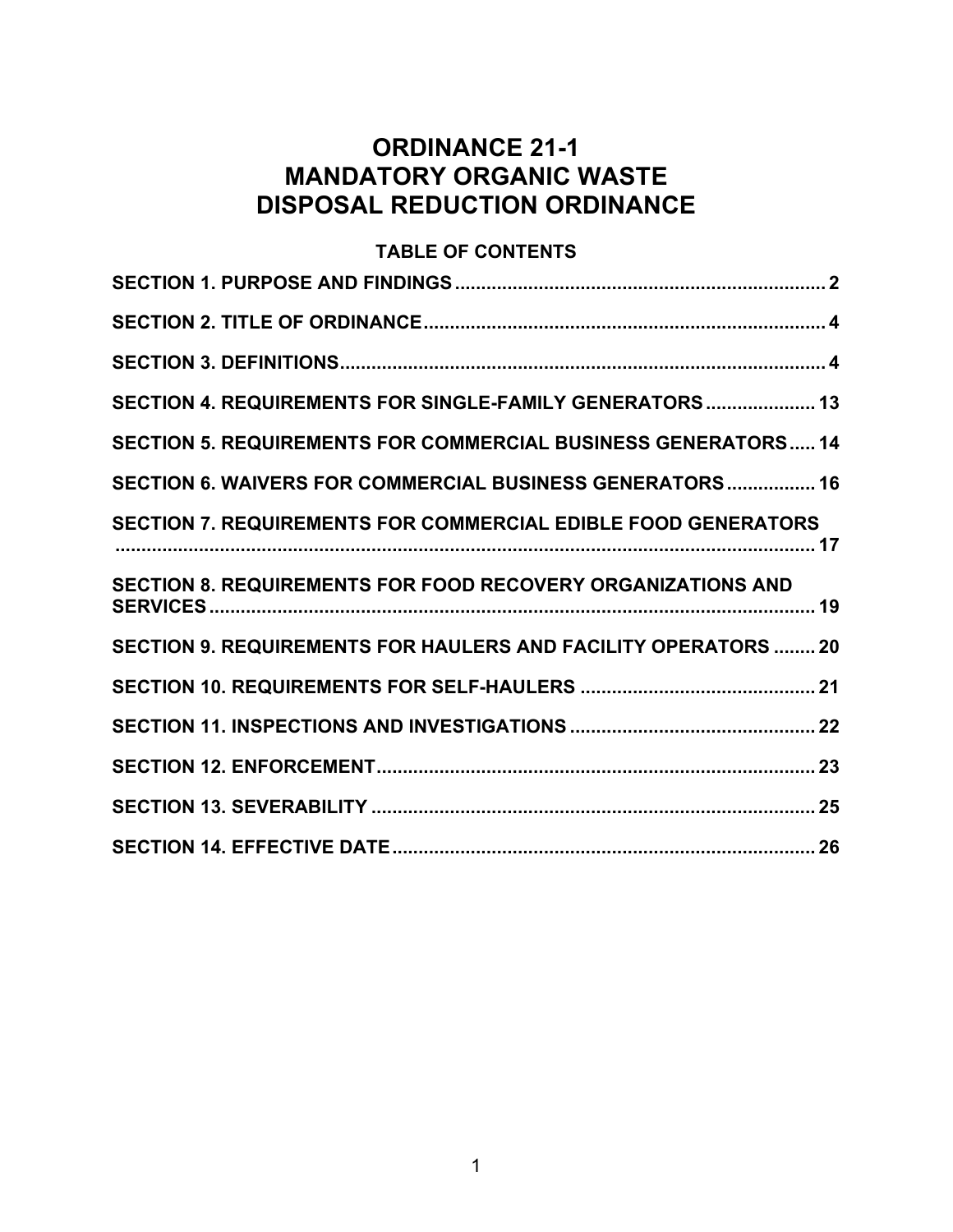#### **ORDINANCE 21-1: MANDATORY ORGANIC WASTE DISPOSAL REDUCTION ORDINANCE**

The Board of Directors of the Central Contra Costa Solid Waste Authority hereby ordains as follows:

#### <span id="page-1-0"></span>**SECTION 1. PURPOSE AND FINDINGS**

- (a) The Central Contra Costa Solid Waste Authority (CCCSWA) is a joint powers authority organized pursuant to Government Code Section 6500, et seq.
- (b) CCCSWA currently consists of member agencies including the County of Contra Costa, the cities of Lafayette, Orinda, and Walnut Creek, and the towns of Danville and Moraga.
- (c) Assembly Bill 939, the California Integrated Waste Management Act of 1989 (Sher, Chapter 1095, Statutes of 1989, as amended) requires cities and counties to reduce, reuse, and recycle (including composting) Solid Waste generated in their jurisdictions to the maximum extent feasible before any incineration or landfill disposal of waste, to conserve water, energy, and other natural resources, and to protect the environment.
- (d) Assembly Bill 341 of 2011 (Chesbro, Chapter 476, Statutes of 2011) places requirements on businesses and multi-family generators that generate a specified threshold amount of Solid Waste to arrange for recycling service and requires jurisdictions to implement a mandatory commercial recycling program.
- (e) Assembly Bill 1826 (Chesbro, Chapter 727, Statutes of 2014) requires businesses and multi-family generators that generate a specified threshold amount of Solid Waste, recycling, and Organic Waste per week to arrange for recycling service for those materials, requires jurisdictions to implement a recycling program to divert Organic Waste from businesses subject to the law, and requires jurisdictions to implement a mandatory commercial organics recycling program.
- (f) Senate Bill 1383, the Short-lived Climate Pollutant Reduction Act of 2016 (Lara, Chapter 395, Statutes of 2016) sets statewide Organic Waste disposal reduction targets of 50 percent by 2020 and 75 percent by 20205, based on the 2014 organics waste disposal baseline, set forth in Section 39730.6 of the Health and Safety Code, and requires CalRecycle to develop regulations to reduce organics in landfills as a source of methane. In 2020, CalRecycle adopted the Short-Lived Climate Pollutants: Organic Waste Reduction regulations. The SB 1383 Regulations place requirements on multiple entities including jurisdictions, residential households, Commercial Businesses (including Multi-Family Residential Dwelling), Commercial Edible Food Generators, haulers, Self-Haulers,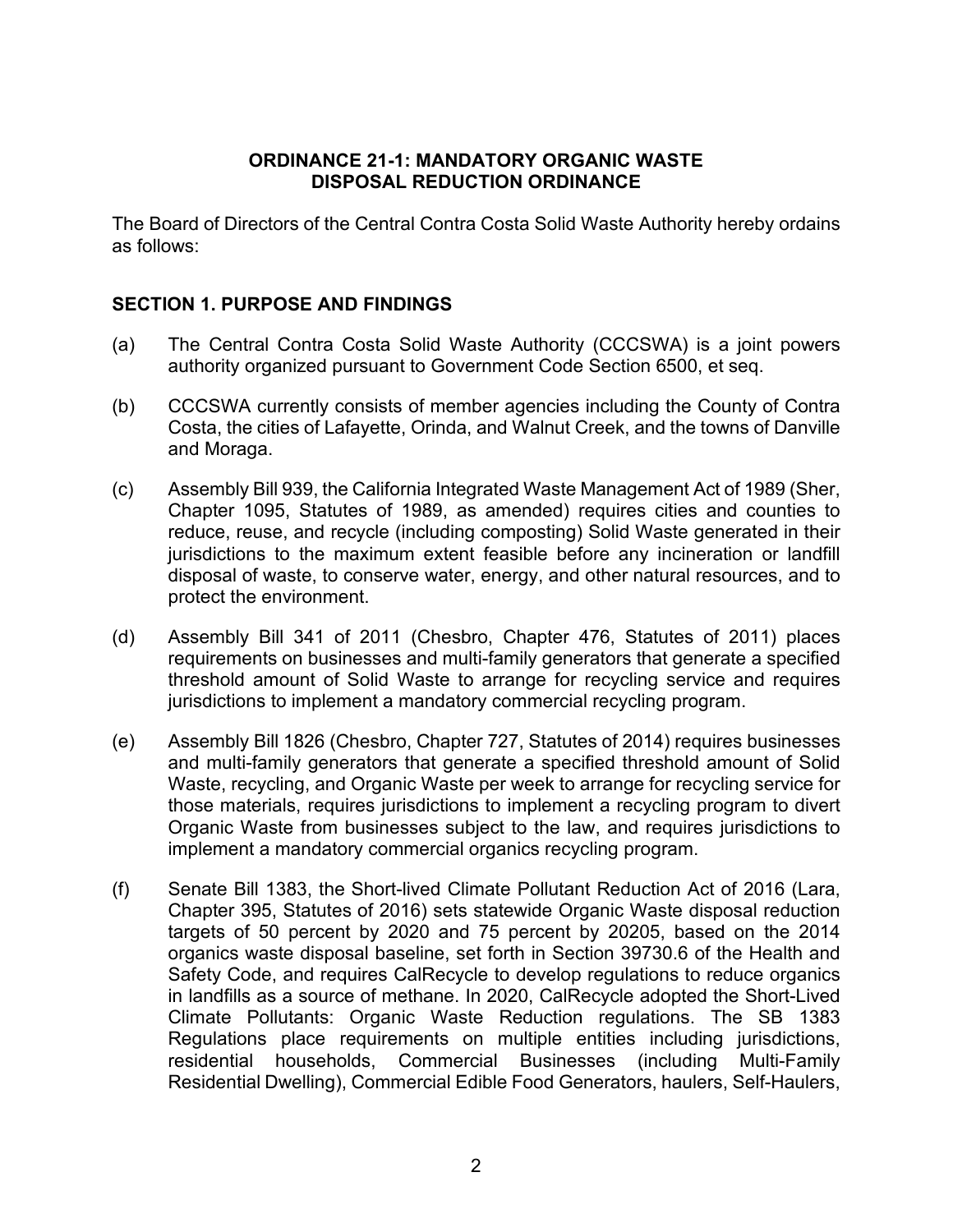Food Recovery Organizations, and Food Recovery Services to support achievement of statewide Organic Waste disposal reduction targets.

- (g) By January 1, 2022, the SB 1383 Regulations require jurisdictions to adopt and enforce an ordinance or other enforceable mechanism to implement relevant provisions of the SB 1383 Regulations.
- (h) CCCSWA and its Member Agencies have determined that it is in the best interests of CCCSWA, its Member Agencies, and their respective constituents, to have uniform regulation of such matters as Solid Waste (including Organic Waste and recyclable materials) collection, processing, marketing, and disposal.
- (i) CCCSWA and its Member Agencies have determined that such uniform regulation would best achieve implementation of the goals and requirements of Assembly Bill 939, SB 1383, and other similar laws.
- (j) CCCSWA and its Member Agencies have determined that such uniform regulation would aid in preserving available landfill space and postponing the need for new landfill capacity for the longest term possible by reducing the amount of Solid Waste (including Organic Waste and recyclable materials) disposed. Uniform regulation is also expected to simplify compliance for Commercial Businesses, Commercial Edible Food Generators, haulers, Food Recovery Organizations, Food Recovery Services, and other regulated entities that work in multiple jurisdictions.
- (k) CCCSWA and its Member Agencies previously determined that the public health, safety, and well-being would be best served by granting to and establishing the powers of CCCSWA as specified in the joint powers agreement forming CCCSWA (as amended, supplemented, superseded, and replaced from time to time), and in CCCSWA Ordinance 97-01 (CCCSWA Jurisdiction Wide Ordinance Regulating Solid Waste, Green Waste and Recyclable Material Collection, Processing, Disposal and Litter) (as amended, supplemented, superseded, and replaced from time to time).
- (l) Pursuant to the powers of CCCSWA as set forth in its enabling act, the powers of the Member Agencies, the delegation of authority by the Member Agencies to CCCSWA pursuant to the joint powers agreement forming CCCSWA, CCCSWA Ordinance 97-01, and other legislation and actions of the Member Agencies, as well as state law including Assembly Bill 939 and SB 1383, CCCSWA has authority to manage and control the Solid Waste (including Organic Waste and recyclable material) originating from and being disposed of within CCCSWA's jurisdictional boundaries, including the authority to regulate, by rule, regulation, resolution, ordinance, or agreement, the manner in which such Solid Waste may be disposed (including collection, transportation, and marketing) and restricting and limiting what materials may be disposed.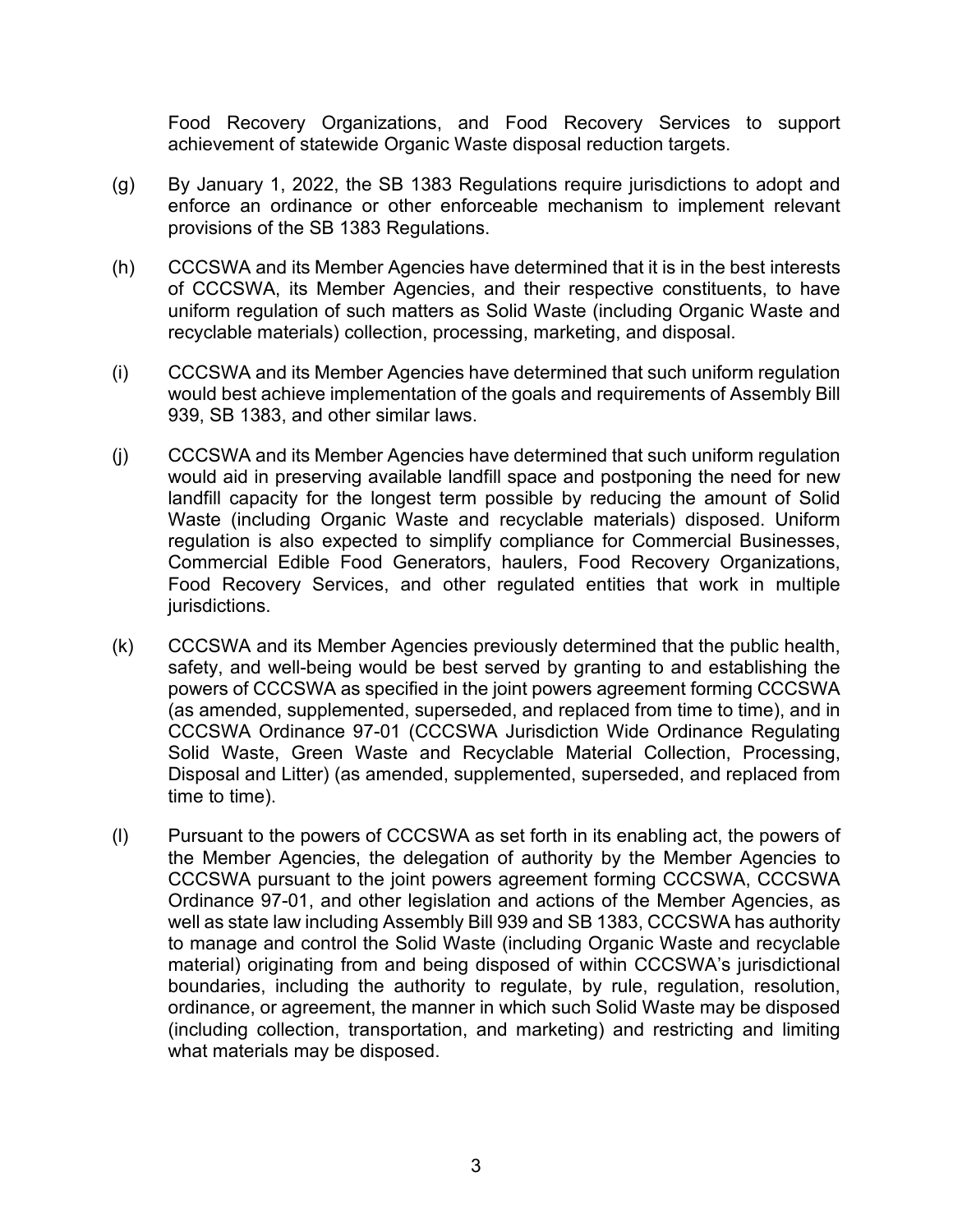- (m) CCCSWA has determined that, in order to meet the goals and requirements of Assembly Bill 939, Assembly Bill 341, Assembly Bill 1826, SB 1383, the SB 1383 Regulations, and related laws, and to discharge the delegated authorities from the Member Agencies, the appropriate approach is to enact this Mandatory Organic Waste Disposal Reduction Ordinance. The purpose of this ordinance is to reduce the amount of organic materials deposited in landfills from organic waste generators.
- (n) Requirements in this ordinance are intended to be consistent with and read in harmony with federal, state, and local law, and other adopted ordinances, agreements, goals and policies of CCCSWA and its Member Agencies. To the extent this ordinance is inconsistent with or preempted by federal, state, or local law, such federal, state or local law shall control. To the extent this ordinance is inconsistent with other previously adopted CCCSWA ordinances, this ordinance shall control.
- (o) This ordinance will be reevaluated periodically, and may be amended or repealed as the CCCSWA Board deems necessary. Among other things, CCCSWA may in the future amend this ordinance to replace the standard compliance approach with the performance-based compliance approach authorized under the SB 1383 Regulations.
- (p) This ordinance is not a project under the California Environmental Quality Act of 1970, together with related state CEQA Guidelines (collectively, CEQA) because it has no potential for resulting in physical change in the environment, either directly or ultimately. In the event that this ordinance is found to be a project under CEQA, it is subject to the CEQA exemptions contained in 14 CCR Sections 15061(b)(3) and 15308 because it can be seen with certainty that the action will not have a significant impact on the environment and this ordinance is an action taken by a regulatory agency for the protection of the environment.

## <span id="page-3-0"></span>**SECTION 2. TITLE OF ORDINANCE**

This ordinance shall be entitled "Mandatory Organic Waste Disposal Reduction Ordinance."

#### <span id="page-3-1"></span>**SECTION 3. DEFINITIONS**

The following definitions govern the use of terms in this ordinance:

(a) "Blue Container" has the same meaning as in 14 CCR Section 18982.2(a)(5) and shall be used for the purpose of storage and collection of Source Separated Recyclable Materials.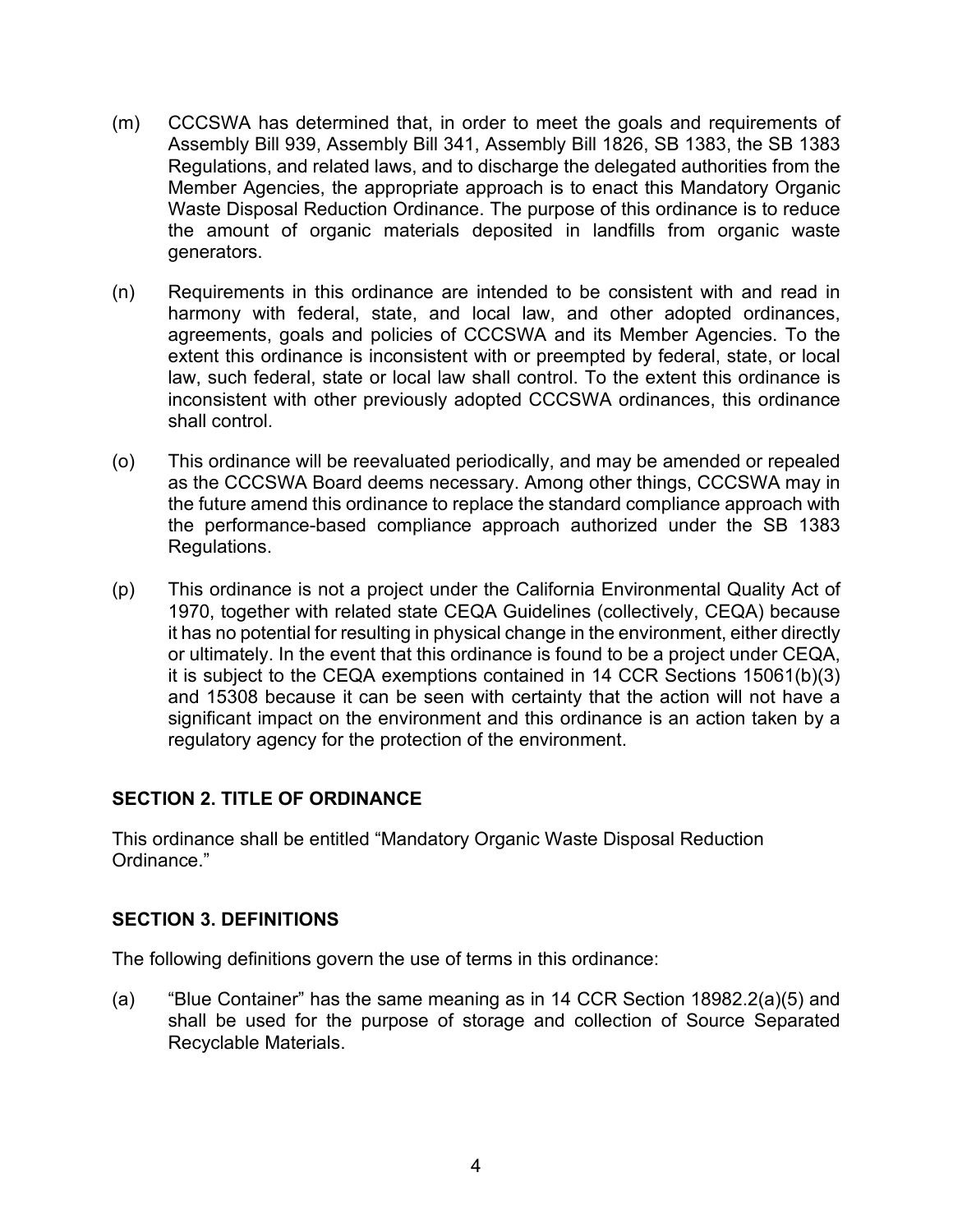- (b) "CalRecycle" means California's Department of Resources Recycling and Recovery, which is the state agency designated with responsibility for developing, implementing, and enforcing the SB 1383 Regulations.
- (c) "CCCSWA" means the Central Contra Costa Solid Waste Authority or its designated representative.
- (d) "CCR" means the State of California Code of Regulations. CCR references in this ordinance are preceded with a number that refers to the relevant Title of the CCR (e.g., "14 CCR" refers to Title 14 of CCR).
- (e) "C&D" means construction and demolition debris.
- (f) "Commercial Business" or "Commercial" means a firm, partnership, proprietorship, joint-stock company, corporation, or association, whether for-profit or nonprofit, strip mall, industrial facility, or Multi-Family Residential Dwelling, or as otherwise defined in 14 CCR Section 18982(a)(6).
- (g) "Commercial Edible Food Generator" includes a Tier One or a Tier Two Commercial Edible Food Generator as defined herein or as otherwise defined in 14 CCR Section 18982(a)(73) and (a)(74). For the purposes of this definition, Food Recovery Organizations and Food Recovery Services are not Commercial Edible Food Generators pursuant to 14 CCR Section 18982(a)(7).
- (h) "Community Composting" means any activity that composts green material, agricultural material, food material, and vegetative food material, alone or in combination, and the total amount of feedstock and Compost on-site at any one time does not exceed one hundred (100) cubic yards and seven hundred fifty (750) square feet, as specified in 14 CCR Section 17855(a)(4); or, as otherwise defined by 14 CCR Section 18982(a)(8).
- (i) "Compliance Review" means a review of records by CCCSWA, its Member Agencies, Enforcement Officer, and/or its Designees to determine compliance with this ordinance.
- (j) "Compost" means the product resulting from the controlled biological decomposition of organic Solid Waste that is Source Separated from the municipal Solid Waste stream, or which is separated at a centralized facility, or as otherwise defined in 14 CCR Section 17896.2(a)(4).
- (k) "Compostable Plastics" means only those compostable plastic materials that are approved by CCCSWA for placement in the Green Container.
- (l) "Container Contamination" means a container, regardless of color, that contains Prohibited Container Contaminants, or as otherwise defined in 14 CCR Section 18982(a)(55).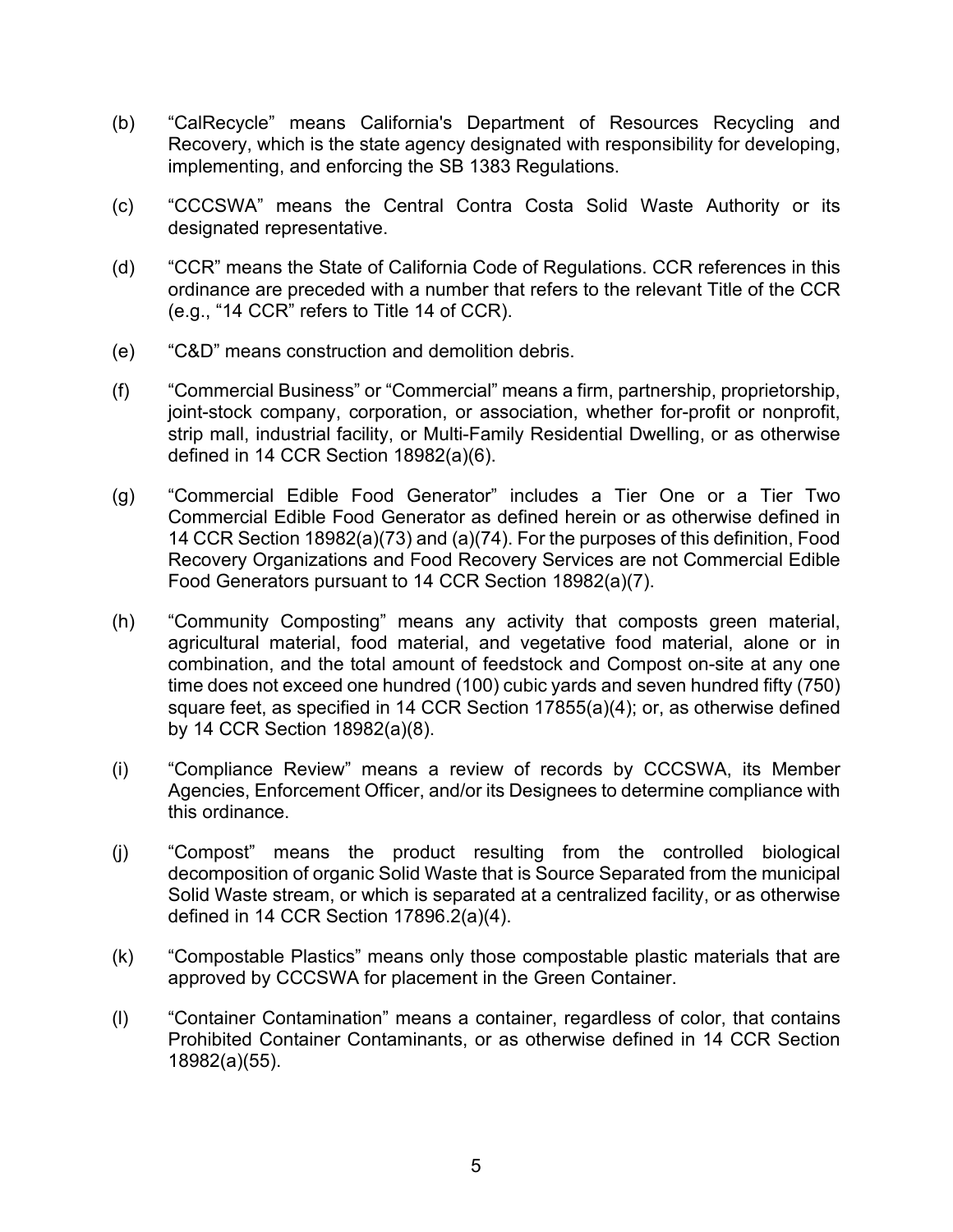- (m) "Designee" means an entity that CCCSWA or a Member Agency contracts with or otherwise arranges to carry out or assist with any of CCCSWA's or a Member Agency's responsibilities for compliance with SB 1383 and the SB 1383 Regulations or administration or enforcement of this ordinance as authorized in 14 CCR Section 18981.2. A Designee may be a government entity, a hauler, a private entity, or a combination of those entities.
- (n) "Edible Food" means food intended for human consumption, or as otherwise defined in 14 CCR Section 18982(a)(18). For the purposes of this ordinance or as otherwise defined in 14 CCR Section 18982(a)(18), "Edible Food" is not Solid Waste if it is recovered and not discarded. Nothing in this ordinance or in 14 CCR, Division 7, Chapter 12 requires or authorizes the Recovery of Edible Food that does not meet the food safety requirements of the California Retail Food Code, as codified in the Health and Safety Code Section 113700, et seq.
- (o) "Enforcement Action" means an action of the Enforcement Officer to address noncompliance with this ordinance including, but not limited to, issuing administrative citations, fines, penalties, or using other remedies.
- (p) "Enforcement Officer" means any CCCSWA officer, employee or agent, and/or any Member Agency officer, employee or agent, or any other representative of CCCSWA with the authority to enforce this ordinance.
- (q) "Excluded Waste" means hazardous substance, hazardous waste, infectious waste, designated waste, volatile, corrosive, medical waste, infectious, regulated radioactive waste, and toxic substances or material that facility operator(s), which receive materials from CCCSWA's jurisdictional boundaries and its generators, reasonably believe(s) would, as a result of or upon acceptance, transfer, processing, or disposal, be a violation of local, State, or Federal law, regulation, or ordinance, including: land use restrictions or conditions, waste that cannot be disposed of in Class III landfills or accepted at the facility by permit conditions, waste that in CCCSWA's, or its Designee's, reasonable opinion would present a significant risk to human health or the environment, cause a nuisance or otherwise create or expose CCCSWA, or its Designees, to potential liability; but not including de minimis volumes or concentrations of waste of a type and amount normally found in Single-Family or Multi-Family Solid Waste after implementation of programs for the safe collection, processing, recycling, treatment, and disposal of batteries and paint in compliance with Sections 41500 and 41802 of the Public Resources Code.
- (r) "Food Distributor" means a Commercial Business that distributes food to entities including, but not limited to, Supermarkets and Grocery Stores, or as otherwise defined in 14 CCR Section 18982(a)(22).
- (s) "Food Facility" has the same meaning as in Section 113789 of the Health and Safety Code.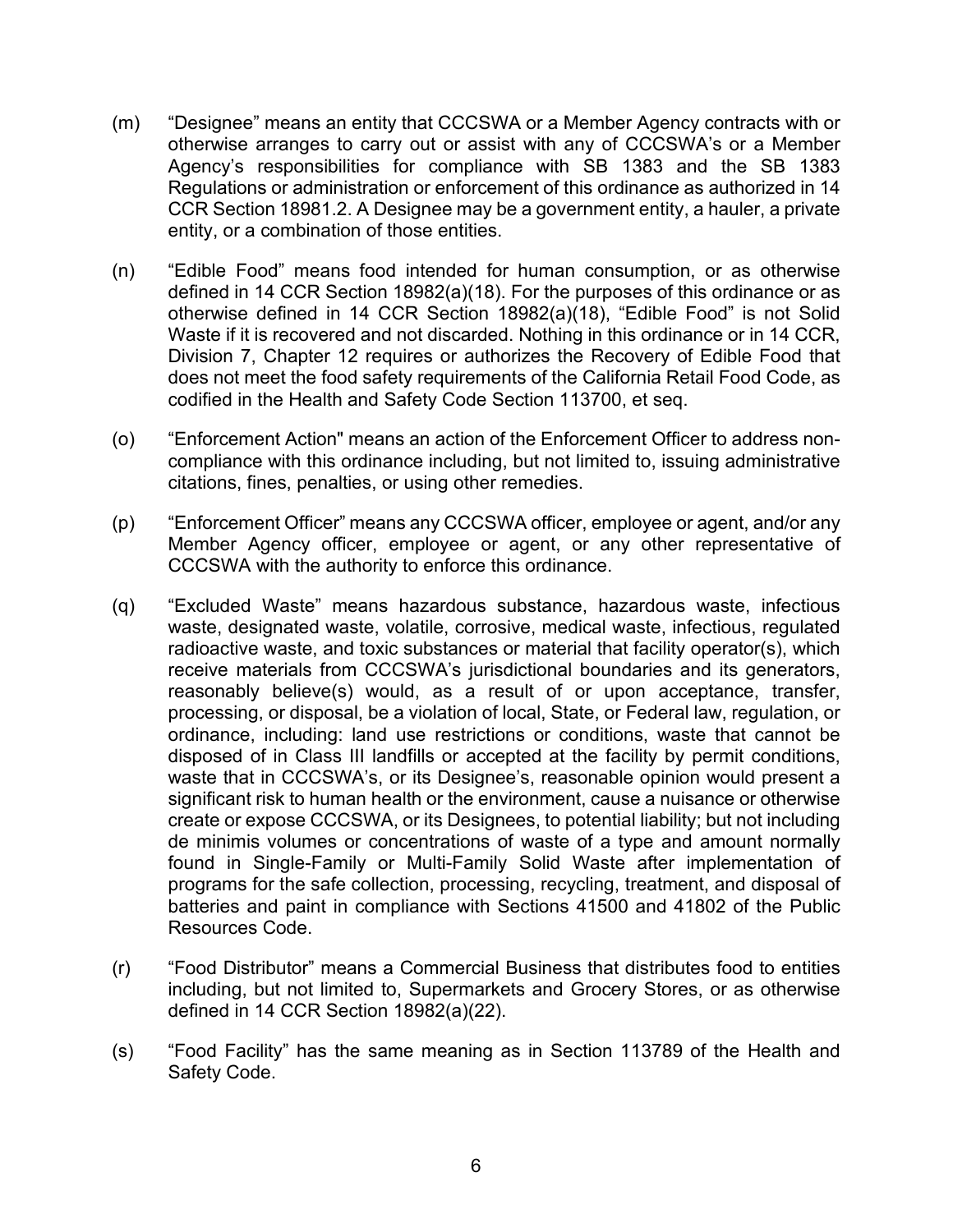- (t) "Food Recovery" means actions to collect and distribute food for human consumption that otherwise would be disposed, or as otherwise defined in 14 CCR Section 18982(a)(24).
- (u) "Food Recovery Organization" means an entity that engages in the collection or receipt of Edible Food from Commercial Edible Food Generators and distributes that Edible Food to the public for human consumption either directly or through other entities or as otherwise defined in 14 CCR Section 18982(a)(25), including, but not limited to:
	- (1) A food bank as defined in Section 113783 of the Health and Safety Code;
	- (2) A nonprofit charitable organization as defined in Section 113841 of the Health and Safety code; and,
	- (3) A nonprofit charitable temporary food facility as defined in Section 113842 of the Health and Safety Code.

A Food Recovery Organization is not a Commercial Edible Food Generator for the purposes of this ordinance and implementation of 14 CCR, Division 7, Chapter 12 pursuant to 14 CCR Section 18982(a)(7).

If the definition in 14 CCR Section 18982(a)(25) for Food Recovery Organization differs from this definition, the definition in 14 CCR Section 18982(a)(25) shall apply to this ordinance.

- (v) "Food Recovery Service" means a person or entity that collects and transports Edible Food from a Commercial Edible Food Generator to a Food Recovery Organization or other entities for Food Recovery, or as otherwise defined in 14 CCR Section 18982(a)(26). A Food Recovery Service is not a Commercial Edible Food Generator for the purposes of this ordinance and implementation of 14 CCR, Division 7, Chapter 12 pursuant to 14 CCR Section 18982(a)(7).
- (w) "Food Scraps" means all food such as, but not limited to, fruits, vegetables, meat, poultry, seafood, shellfish, bones, rice, beans, pasta, bread, cheese, and eggshells. Food Scraps excludes fats, oils, and grease when such materials are Source Separated from other Food Scraps.
- (x) "Food Service Provider" means an entity primarily engaged in providing food services to institutional, governmental, Commercial, or industrial locations of others based on contractual arrangements with these types of organizations, or as otherwise defined in 14 CCR Section 18982(a)(27).
- (y) "Food-Soiled Paper" is compostable paper material that has come in contact with food or liquid, such as, but not limited to, uncoated paper plates, napkins, paper towels, and pizza boxes.
- (z) "Food Waste" means Food Scraps, Food-Soiled Paper, and Compostable Plastics.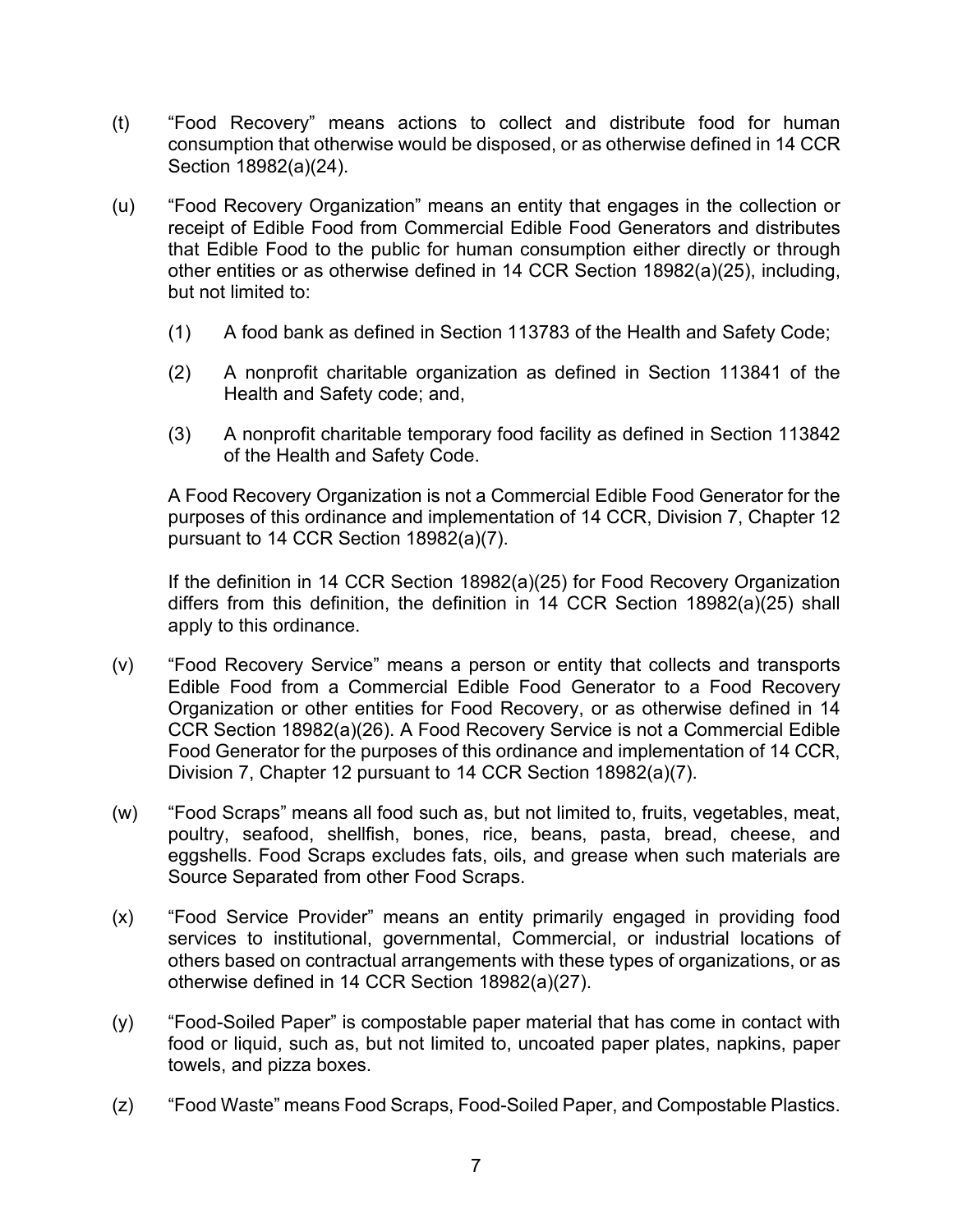- (aa) "Gray Container" has the same meaning as in 14 CCR Section 18982.2(a)(28), and which may be colored gray or black, and shall be used for the purpose of storage and collection of Gray Container Waste.
- (bb) "Gray Container Waste" means Solid Waste that is collected in a Gray Container that is part of a three-container collection service that prohibits the placement of Organic Waste in the Gray Container as specified in 14 CCR Sections 18984.1(a) and (b), or as otherwise defined in 14 CCR Section 17402(a)(6.5).
- (cc) "Green Container" has the same meaning as in 14 CCR Section 18982.2(a)(29) and shall be used for the purpose of storage and collection of Source Separated Green Container Organic Waste.
- (dd) "Grocery Store" means a store primarily engaged in the retail sale of canned food; dry goods; fresh fruits and vegetables; fresh meats, fish, and poultry; and any area that is not separately owned within the store where the food is prepared and served, including a bakery, deli, and meat and seafood departments, or as otherwise defined in 14 CCR Section 18982(a)(30).
- (ee) "Hauler Route" means the designated itinerary or sequence of stops for each segment of CCCSWA's collection service area, or as otherwise defined in 14 CCR Section 18982(a)(31.5).
- (ff) "High Diversion Organic Waste Processing Facility" means a facility that is in compliance with the reporting requirements of 14 CCR Section 18815.5(d) and meets or exceeds an annual average mixed waste organic content Recovery rate of fifty percent (50%) between January 1, 2022 and December 31, 2024, and seventy-five percent (75%) after January 1, 2025, as calculated pursuant to 14 CCR Section 18815.5(e) for Organic Waste received from the "mixed waste organic collection stream" as defined in 14 CCR Section 17402(a)(11.5); or, as otherwise defined in 14 CCR Section 18982(a)(33).
- (gg) "Inspection" means electronic or on-site review of records, containers, and an entity's collection, handling, recycling, or landfill disposal of Organic Waste or Edible Food handling to determine if the entity is complying with requirements set forth in this ordinance, or as otherwise defined in 14 CCR Section 18982(a)(35).
- (hh) "Large Event" means an event, including, but not limited to, a sporting event or a flea market, that charges an admission price, or is operated by a local agency, and serves an average of more than two thousand (2,000) individuals per day of operation of the event, at a location that includes, but is not limited to, a public, nonprofit, or privately owned park, parking lot, golf course, street system, or other open space when being used for an event. If the definition in 14 CCR Section 18982(a)(38) differs from this definition, the definition in 14 CCR Section 18982(a)(38) shall apply to this ordinance.
- (ii) "Large Venue" means a permanent venue facility that annually seats or serves an average of more than two thousand (2,000) individuals within the grounds of the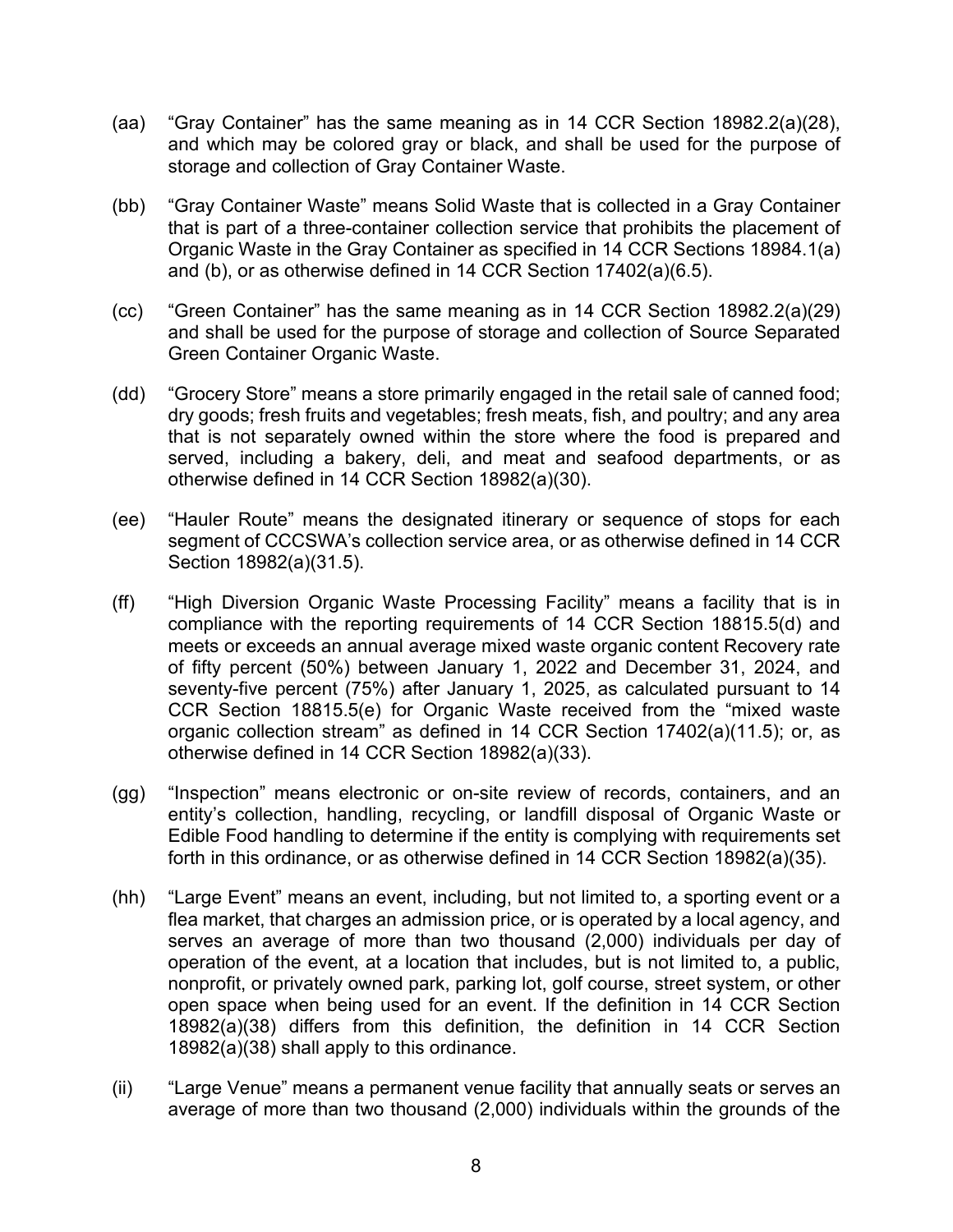facility per day of operation of the venue facility. For purposes of this ordinance and implementation of 14 CCR, Division 7, Chapter 12, a venue facility includes, but is not limited to, a public, nonprofit, or privately owned or operated stadium, amphitheater, arena, hall, amusement park, conference or civic center, zoo, aquarium, airport, racetrack, horse track, performing arts center, fairground, museum, theater, or other public attraction facility. For purposes of this ordinance and implementation of 14 CCR, Division 7, Chapter 12, a site under common ownership or control that includes more than one Large Venue that is contiguous with other Large Venues in the site, is a single Large Venue. If the definition in 14 CCR Section 18982(a)(39) differs from this definition, the definition in 14 CCR Section 18982(a)(39) shall apply to this ordinance.

- (jj) "Local Education Agency" means a school district, charter school, or county office of education that is not subject to the control of CCCSWA, city or county regulations related to Solid Waste, or as otherwise defined in 14 CCR Section 18982(a)(40).
- (kk) "Member Agency(ies)" means the member agencies of CCCSWA, which currently include the County of Contra Costa, the cities of Lafayette, Orinda, and Walnut Creek, and the towns of Danville and Moraga. The member agencies may change from time to time following adoption of this ordinance.
- (ll) "Multi-Family Residential Dwelling" or "Multi-Family" means of, from, or pertaining to residential premises with five (5) or more dwelling units. Residential premises that consist of fewer than five (5) units are not "Multi-Family" and instead are "Single-Family" for purposes herein. Multi-Family does not include hotels, motels, or other transient occupancy facilities; such uses are considered other types of Commercial Businesses.
- (mm) "Non-Compostable Paper" includes, but is not limited to, paper that is coated in a plastic material that will not breakdown in the composting process, or as otherwise defined in 14 CCR Section 18982(a)(41).
- (nn) "Non-Organic Recyclables" means non-putrescible and non-hazardous recyclable materials including but not limited to bottles, cans, metals, plastics and glass, or as otherwise defined in 14 CCR Section 18982(a)(43).
- (oo) "Notice of Violation" means a notice that a violation has occurred that includes a compliance date to avoid an action to seek penalties, or as otherwise defined in 14 CCR Section 18982(a)(45) or further explained in 14 CCR Section 18995.4.
- (pp) "Organic Waste" means Solid Waste containing material originated from living organisms and their metabolic waste products, including but not limited to food waste, green material, landscape and pruning waste, organic textiles and carpets, lumber, wood, Paper Products, Printing and Writing Paper, manure, biosolids, digestate, and sludges or as otherwise defined in 14 CCR Section 18982(a)(46). Biosolids and digestate are as defined by 14 CCR Section 18982(a).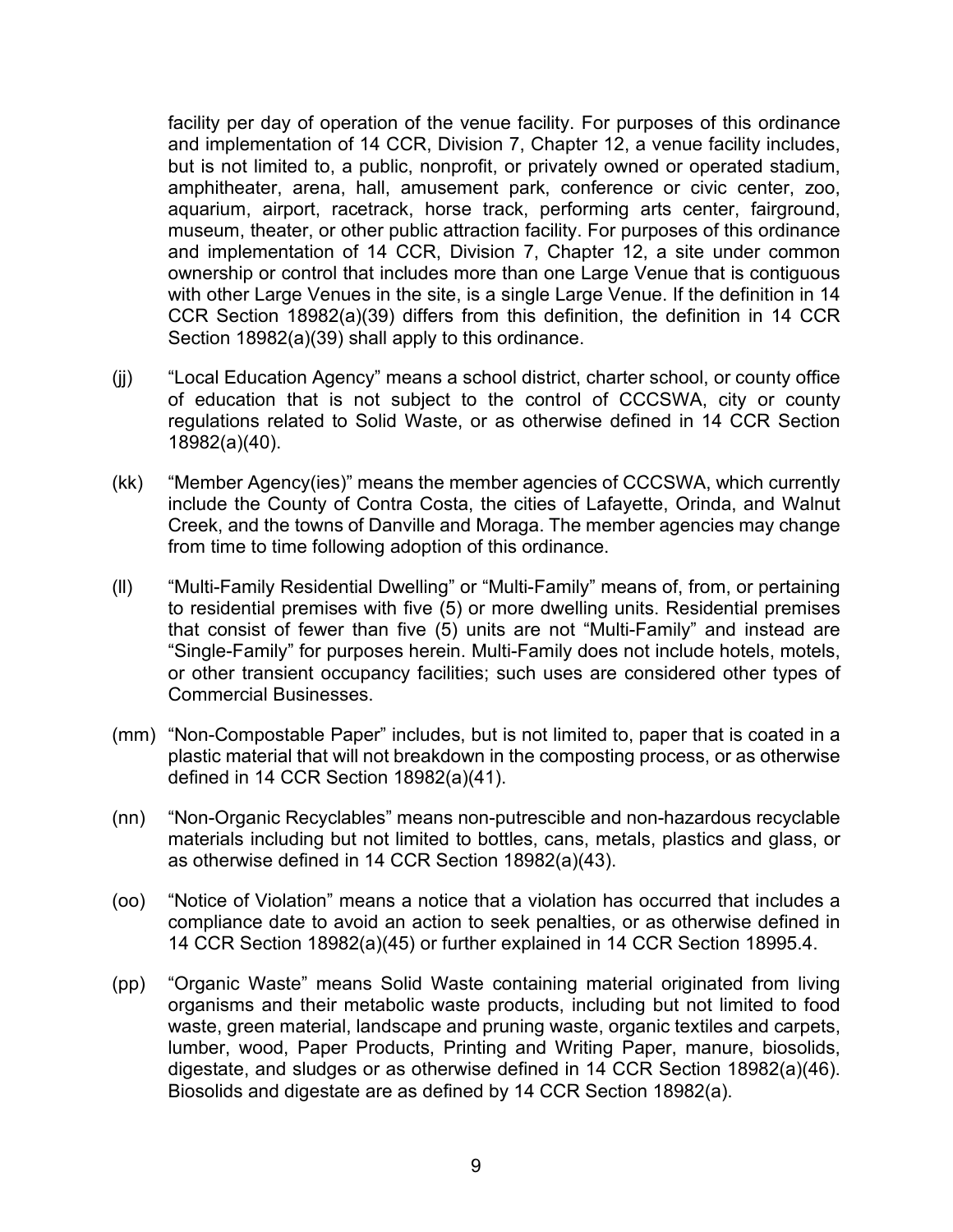- (qq) "Organic Waste Generator" means a person or entity that is responsible for the initial creation of Organic Waste, or as otherwise defined in 14 CCR Section 18982(a)(48).
- (rr) "Paper Products" include, but are not limited to, paper janitorial supplies, cartons, wrapping, packaging, file folders, hanging files, corrugated boxes, tissue, and toweling, or as otherwise defined in 14 CCR Section 18982(a)(51).
- (ss) "Printing and Writing Paper" include, but are not limited to, copy, xerographic, watermark, cotton fiber, offset, forms, computer printout paper, white wove envelopes, manila envelopes, book paper, note pads, writing tablets, newsprint, and other uncoated writing papers, posters, index cards, calendars, brochures, reports, magazines, and publications, or as otherwise defined in 14 CCR Section 18982(a)(54).
- (tt) "Prohibited Container Contaminants" means the following: (i) discarded materials placed in the Blue Container that are not identified as acceptable Source Separated Recyclable Materials for CCCSWA's Blue Container; (ii) discarded materials placed in the Green Container that are not identified as acceptable Source Separated Green Container Organic Waste for CCCSWA's Green Container; (iii) discarded materials placed in the Gray Container that are acceptable Source Separated Recyclable Materials and/or Source Separated Green Container Organic Waste to be placed in CCCSWA's Green Container and/or Blue Container; and, (iv) Excluded Waste placed in any container.
- (uu) "Recovery" means any activity or process described in 14 CCR Section 18983.1(b), or as otherwise defined in 14 CCR Section 18982(a)(49).
- (yy) "Remote Monitoring" means the use of the internet of things (IoT) and/or wireless electronic devices to identify the types of materials in Commercial Businesses' Blue Containers, Green Containers, and Gray Containers for purposes of identifying the quantity of materials in containers (level of fill) and/or presence of Prohibited Container Contaminants. Remote Monitoring may involve installation of Remote Monitoring equipment on or in Commercial Businesses' Blue Containers, Green Containers, and Gray Containers. A Remote Monitoring program may be implemented by CCCSWA, its Member Agencies, its Designees, and/or a Commercial Business at a later date, consistent with the terms of this ordinance. Remote Monitoring is not expected to be used for any residential property.
- (ww) "Restaurant" means an establishment primarily engaged in the retail sale of food and drinks for on-premises or immediate consumption, or as otherwise defined in 14 CCR Section 18982(a)(64).
- (xx) "Route Review" means a visual Inspection of containers along a Hauler Route for the purpose of determining Container Contamination, and may include mechanical or electronic Inspection methods such as the use of cameras, or as otherwise defined in 14 CCR Section 18982(a)(65).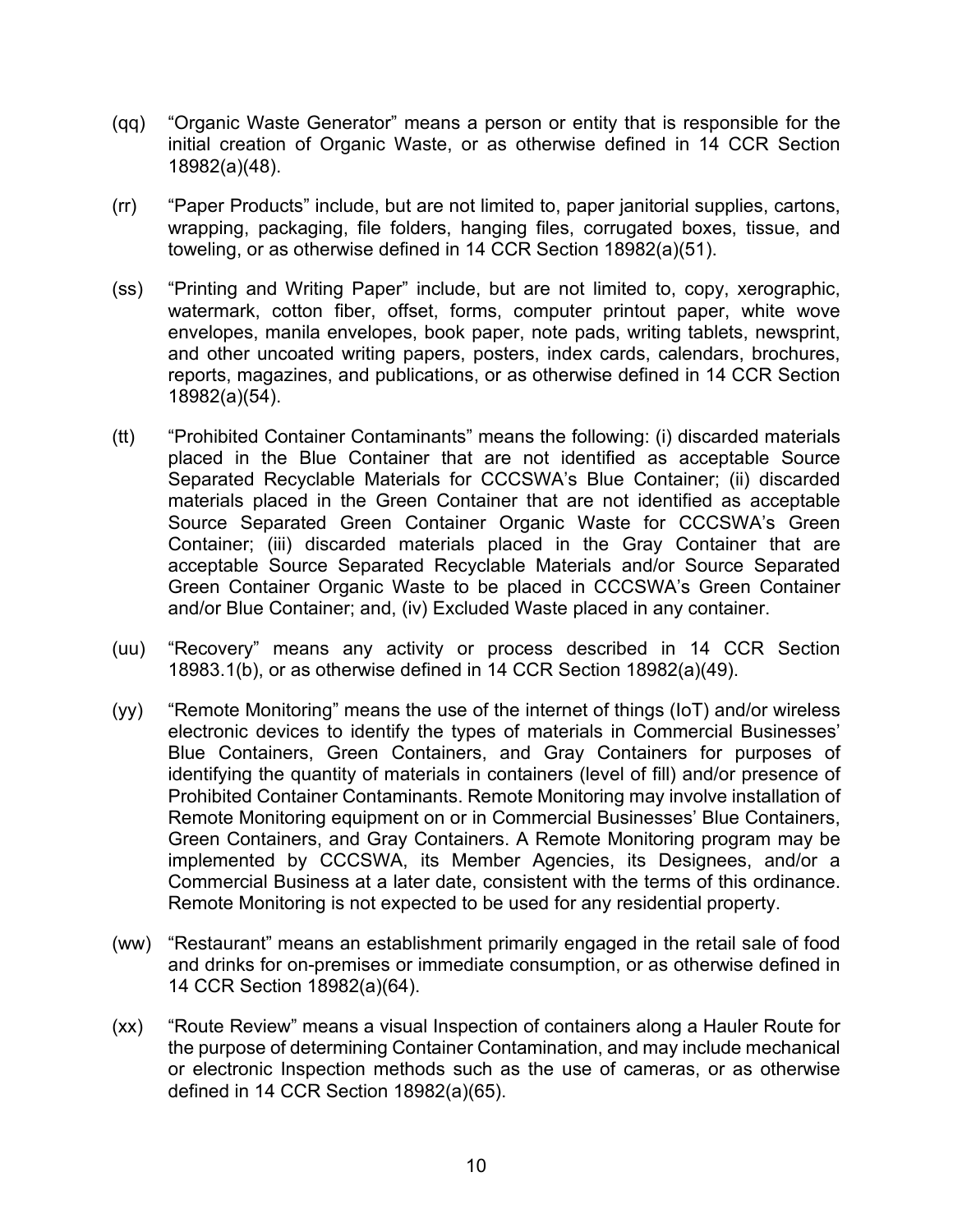- (yy) "SB 1383" means Senate Bill 1383 of 2016, the Short-lived Climate Pollutant Reduction Act of 2016.
- (zz) "SB 1383 Regulations" means the Short-Lived Climate Pollutants: Organic Waste Reduction regulations developed by CalRecycle and adopted in 2020 that created 14 CCR, Division 7, Chapter 12 and amended portions of regulations of 14 CCR and 27 CCR.
- (aaa) "Self-Hauler" means a person who hauls Solid Waste, Organic Waste or recyclable material they have generated to another person. Self-Hauler also includes a person who back-hauls such materials, a landscaper, and as otherwise defined in 14 CCR Section 18982(a)(66). "Back-haul" means a Commercial Business generating and transporting Organic Waste to a destination owned and operated by the generator using the generator's own employees and equipment, or as otherwise defined in 14 CCR Section 18982(a)(66)(A).
- (bbb) "Single-Family" means of, from, or pertaining to any residential premises with fewer than five (5) units.
- (ccc) "Solid Waste" has the same meaning as defined in Public Resources Code Section 40191, and generally means all putrescible and nonputrescible solid, semisolid, and liquid wastes, including garbage, trash, refuse, paper, rubbish, ashes, industrial wastes, demolition and construction wastes, abandoned vehicles and parts thereof, discarded home and industrial appliances, dewatered, treated, or chemically fixed sewage sludge which is not hazardous waste, manure, vegetable or animal solid and semi-solid wastes, and other discarded solid and semisolid wastes, with the exception that Solid Waste does not include any of the following wastes:
	- (1) Hazardous waste, as defined in the Public Resources Code Section 40141.
	- (2) Radioactive waste regulated pursuant to the State Radiation Control Law (Chapter 8 (commencing with Section 114960) of Part 9 of Division 104 of the Health and Safety Code).
	- (3) Medical waste regulated pursuant to the State Medical Waste Management Act (Part 14 (commencing with Section 117600) of Division 104 of the Health and Safety Code). Untreated medical waste shall not be disposed of in a Solid Waste landfill, as defined in Public Resources Code Section 40195.1. Medical waste that has been treated and deemed to be Solid Waste shall be regulated pursuant to Division 30 of the Public Resources Code.
- (ddd) "Source Separated" means materials, including commingled recyclable materials, that have been separated or kept separate from the Solid Waste stream, at the point of generation, for the purpose of additional sorting or processing those materials for recycling or reuse in order to return them to the economic mainstream in the form of raw material for new, reused, or reconstituted products, which meet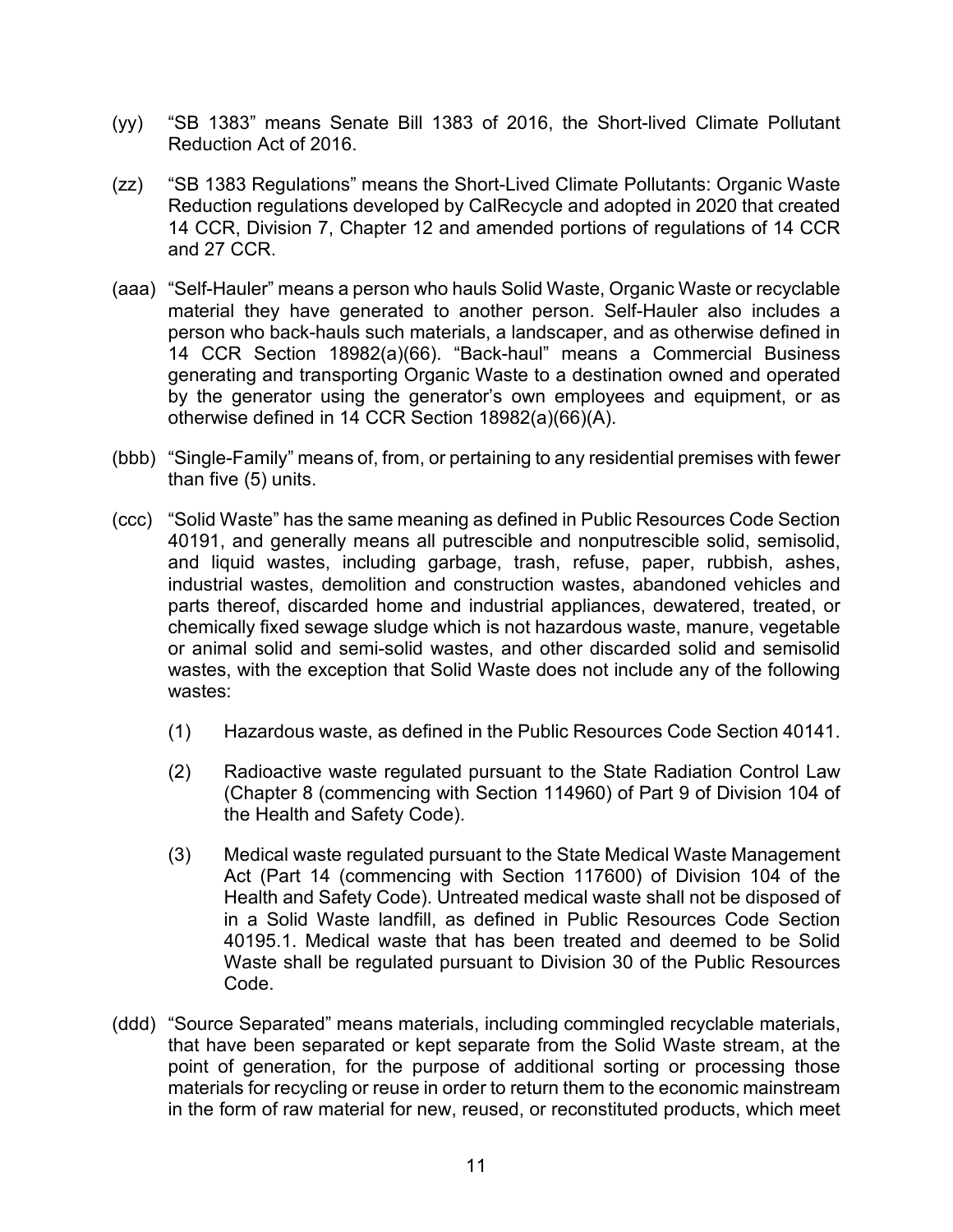the quality standards necessary to be used in the marketplace, or as otherwise defined in 14 CCR Section 17402.5(b)(4). For the purposes of this ordinance, Source Separated shall include separation of materials by the generator (or others on its behalf) into different containers for the purpose of collection such that Source Separated materials are separated from Gray Container Waste or other Solid Waste for the purposes of collection and processing.

- (eee) "Source Separated Blue Container Organic Waste" means Source Separated Organic Waste that can be placed in a Blue Container that is limited to the collection of those Organic Waste and Non-Organic Recyclables as defined in 14 CCR Section 18982(a)(43), or as otherwise defined by 14 CCR Section 17402(a)(18.7).
- (fff) "Source Separated Green Container Organic Waste" means Source Separated Organic Waste that can be placed in a Green Container that is specifically intended for the separate collection of Organic Waste by the generator, excluding Source Separated Blue Container Organic Waste, carpets, Non-Compostable Paper, textiles, and manure.
- (ggg) "Source Separated Recyclable Materials" means Source Separated Non-Organic Recyclables and Source Separated Blue Container Organic Waste.
- (hhh) "State" means the State of California.
- (iii) "Supermarket" means a full-line, self-service retail store with gross annual sales of two million dollars (\$2,000,000), or more, and that sells a line of dry grocery, canned goods, or nonfood items and some perishable items, or as otherwise defined in 14 CCR Section 18982(a)(71).
- (jjj) "Tier One Commercial Edible Food Generator" means a Commercial Edible Food Generator that is one of the following:
	- (1) Supermarket.
	- (2) Grocery Store with a total facility size equal to or greater than ten thousand (10,000) square feet.
	- (3) Food Service Provider.
	- (4) Food Distributor.
	- (5) Wholesale Food Vendor.

If the definition in 14 CCR Section 18982(a)(73) of Tier One Commercial Edible Food Generator differs from this definition, the definition in 14 CCR Section 18982(a)(73) shall apply to this ordinance.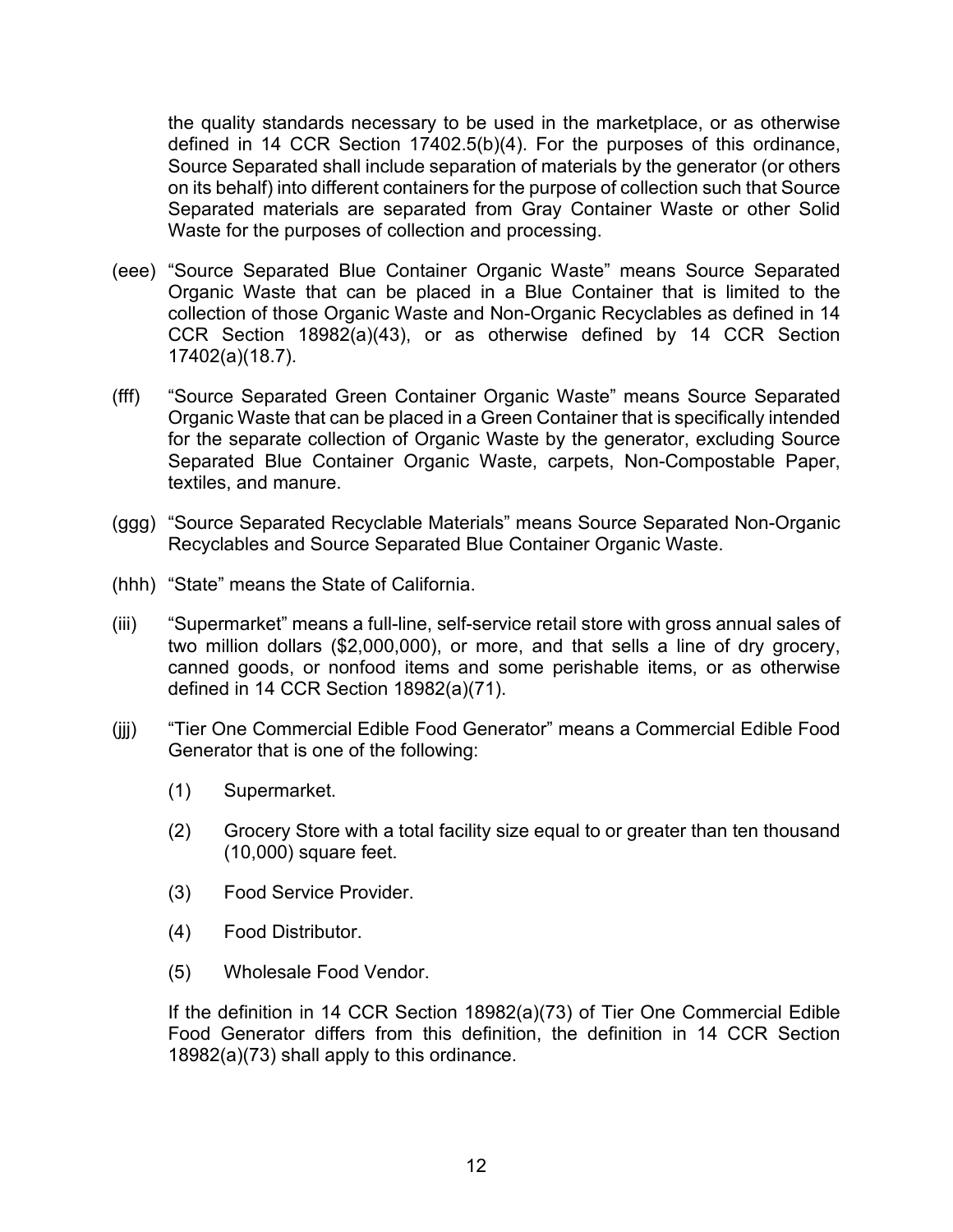- (kkk) "Tier Two Commercial Edible Food Generator" means a Commercial Edible Food Generator that is one of the following:
	- (1) Restaurant with two hundred fifty (250) or more seats, or a total facility size equal to or greater than five thousand (5,000) square feet.
	- (2) Hotel with an on-site Food Facility and two hundred (200) or more rooms.
	- (3) Health facility with an on-site Food Facility and one hundred (100) or more beds.
	- (4) Large Venue.
	- (5) Large Event.
	- (6) A State agency with a cafeteria with two hundred fifty (250) or more seats or total cafeteria facility size equal to or greater than five thousand (5,000) square feet.
	- (7) A Local Education Agency facility with an on-site Food Facility.

If the definition in 14 CCR Section 18982(a)(74) of Tier Two Commercial Edible Food Generator differs from this definition, the definition in 14 CCR Section 18982(a)(74) shall apply to this ordinance.

(lll) "Wholesale Food Vendor" means a business or establishment engaged in the merchant wholesale distribution of food, where food (including fruits and vegetables) is received, shipped, stored, prepared for distribution to a retailer, warehouse, distributor, or other destination, or as otherwise defined in 14 CCR Section 189852(a)(76).

## <span id="page-12-0"></span>**SECTION 4. REQUIREMENTS FOR SINGLE-FAMILY GENERATORS**

Except Single-Family generators that meet the Self-Hauler requirements in Section 10, Single-Family Organic Waste Generators shall:

- (a) Subscribe to CCCSWA's Organic Waste collection service and programs for all Organic Waste generated. CCCSWA, its Member Agencies, and/or its Designees shall have the right to review the number and size of a generator's containers to evaluate the adequacy of capacity provided for each type of collection service and to review the proper separation of materials and containment of materials.
- (b) Participate in CCCSWA's Organic Waste collection service and programs by placing designated materials in designated containers as described below, and not placing Prohibited Container Contaminants in collection containers. Generator shall place Source Separated Green Container Organic Waste, including Food Waste, in the Green Container; Source Separated Recyclable Materials in the Blue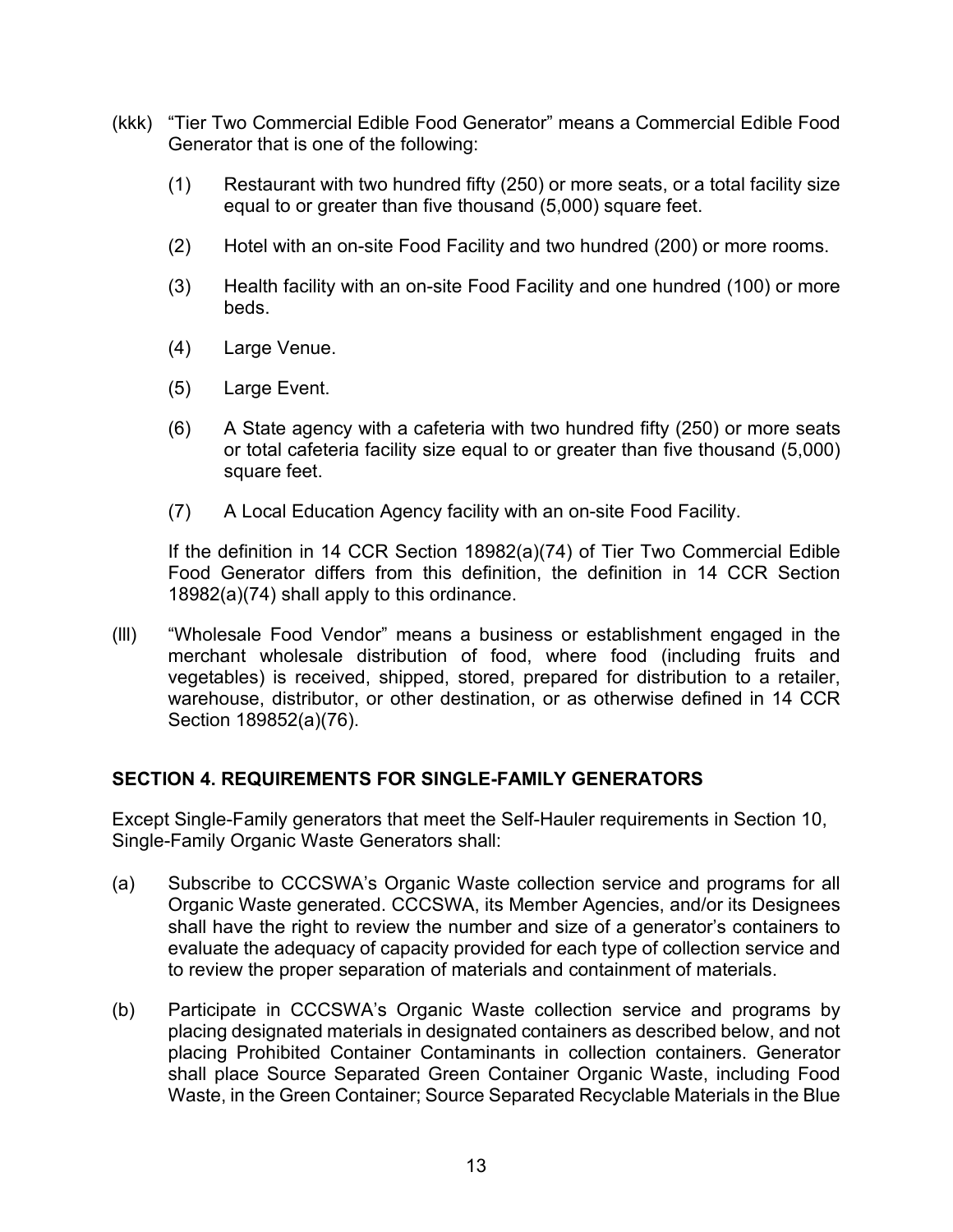Container; and Gray Container Waste in the Gray Container. Generator shall not place materials designated for the Gray Container into the Green Container or Blue **Container** 

(c) Nothing in this Section prohibits a generator from preventing or reducing waste generation, managing Organic Waste on site, and/or using a Community Composting site pursuant to 14 CCR Section 18984.9(c). Single-Family Organic Waste Generators shall handle manure in a manner that results in its recycling or reuse rather than landfill disposal.

## <span id="page-13-0"></span>**SECTION 5. REQUIREMENTS FOR COMMERCIAL BUSINESS GENERATORS**

Commercial Business Organic Waste Generators (including Multi-Family Residential Dwelling Organic Waste Generators) shall:

- (a) Except Commercial Businesses that meet the Self-Hauler requirements in Section 10 of this ordinance, or that meet the waiver requirements in Section 6 of this ordinance, subscribe to CCCSWA's Organic Waste collection service and programs for all Organic Waste generated. CCCSWA, its Member Agencies, and/or its Designees shall have the right to review the number and size of a generator's containers and frequency of collection to evaluate the adequacy of capacity provided for each type of collection service and to review the proper separation of materials and containment of materials.
- (b) Except Commercial Businesses that meet the Self-Hauler requirements in Section 10 of this ordinance, or that meet the waiver requirements in Section 6 of this ordinance, participate in CCCSWA's Organic Waste collection service and programs by placing designated materials in designated containers as described below, and not placing Prohibited Container Contaminants in collection containers. Generator shall place Source Separated Green Container Organic Waste, including Food Waste, in the Green Container; Source Separated Recyclable Materials in the Blue Container; and Gray Container Waste in the Gray Container. Generator shall not place materials designated for the Gray Container into the Green Container or Blue Container. Notwithstanding the foregoing, Commercial Businesses that participate in CCCSWA's Commercial food to energy program shall Source Separate Food Waste consistent with the requirements of that program.
- (c) Supply and allow access to adequate number, size and location of collection containers with sufficient labels or colors (conforming with Sections 5(d)(1) and 5(d)(2) below) for employees, contractors, tenants, and customers, consistent with CCCSWA's Blue Container, Green Container, and Gray Container collection service and programs or, if self-hauling, per the Commercial Business's instructions to support its compliance with its self-haul program, in accordance with Section 10.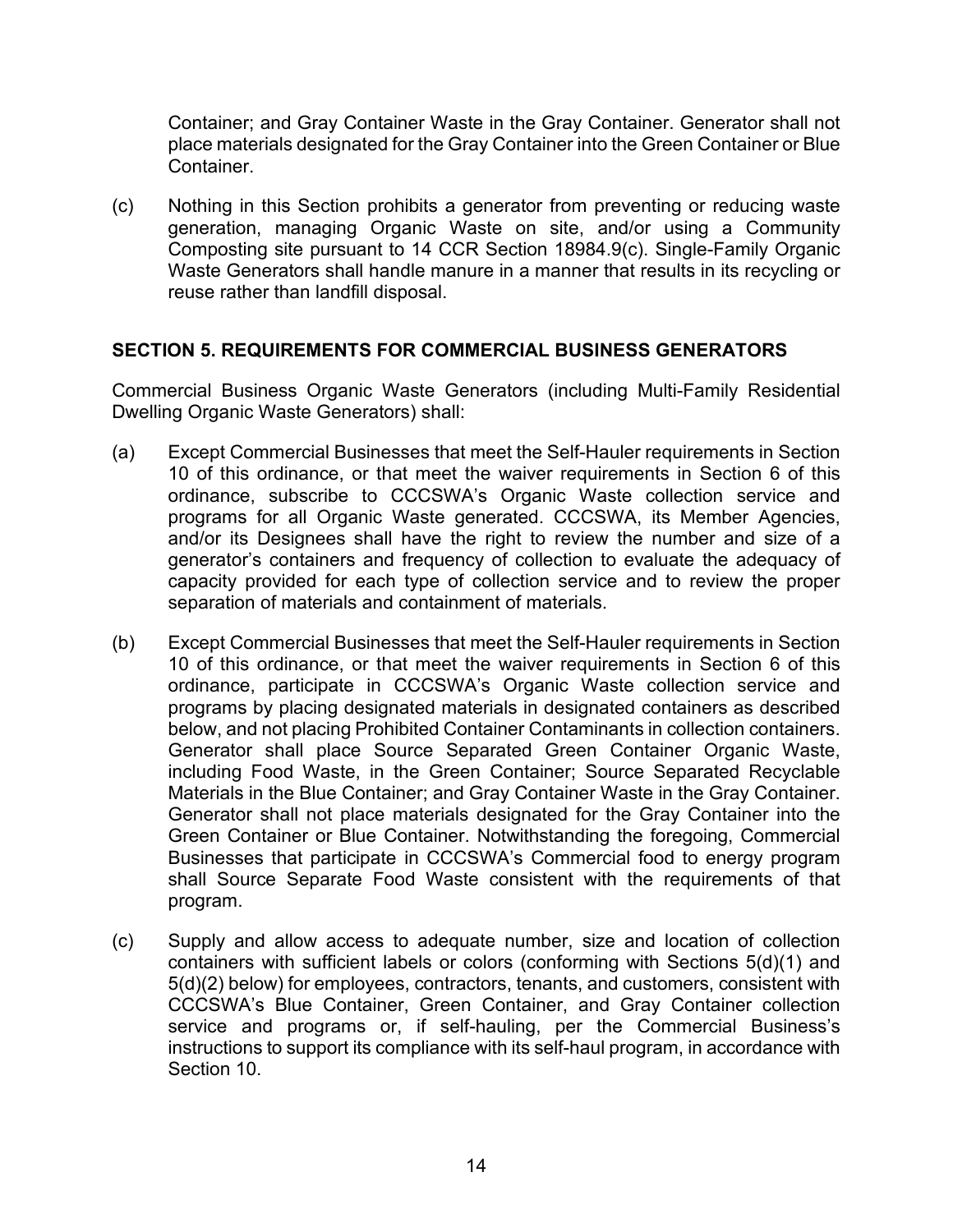- (d) Excluding Multi-Family Residential Dwellings, provide containers for the collection of Source Separated Green Container Organic Waste and Source Separated Recyclable Materials in all indoor and outdoor areas where disposal containers are provided for customers for materials generated by that business. Such containers do not need to be provided in restrooms. If a Commercial Business does not generate any of the materials that would be collected in one type of container, then the business does not have to provide that particular container in all areas where disposal containers are provided for customers. Pursuant to 14 CCR Section 18984.9(b), the containers provided by the business shall have either:
	- (1) A body or lid that conforms with the container colors specified by CCCSWA, with either lids conforming to the color requirements or bodies conforming to the color requirements or both lids and bodies conforming to color requirements. Notwithstanding the foregoing, a Commercial Business is not required to replace functional containers, including containers purchased prior to January 1, 2022, that do not comply with the requirements of the subsection prior to the end of the useful life of those containers, or prior to January 1, 2036, whichever comes first.
	- (2) Container labels that include language or graphic images, or both, indicating the primary material accepted and the primary materials prohibited in that container, or containers with imprinted text or graphic images that indicate the primary materials accepted and primary materials prohibited in the container. Pursuant to 14 CCR Section 18984.8, the container labeling requirements are required on new containers commencing January 1, 2022.
- (e) Excluding Multi-Family Residential Dwellings, to the extent practical through education, training, inspection, and/or other measures, prohibit employees from placing materials in a container not designated for those materials per CCCSWA's Blue Container, Green Container, and Gray Container collection service and programs or, if self-hauling, per the Commercial Business's instructions to support its compliance with its self-haul program, in accordance with Section 10.
- (f) Excluding Multi-Family Residential Dwellings, periodically inspect Blue Containers, Green Containers, and Gray Containers for Container Contamination and inform employees if containers are contaminated and of the requirements to keep contaminants out of those containers pursuant to 14 CCR Section 18984.9(b)(3)
- (g) Annually provide information to employees, contractors, tenants, and customers about Organic Waste Recovery requirements and about proper sorting of Source Separated Green Container Organic Waste and Source Separated Recyclable Materials.
- (h) Provide education information within fourteen (14) days of new occupation of the premises to new tenants that describes requirements to keep Source Separated Green Container Organic Waste and Source Separated Recyclable Materials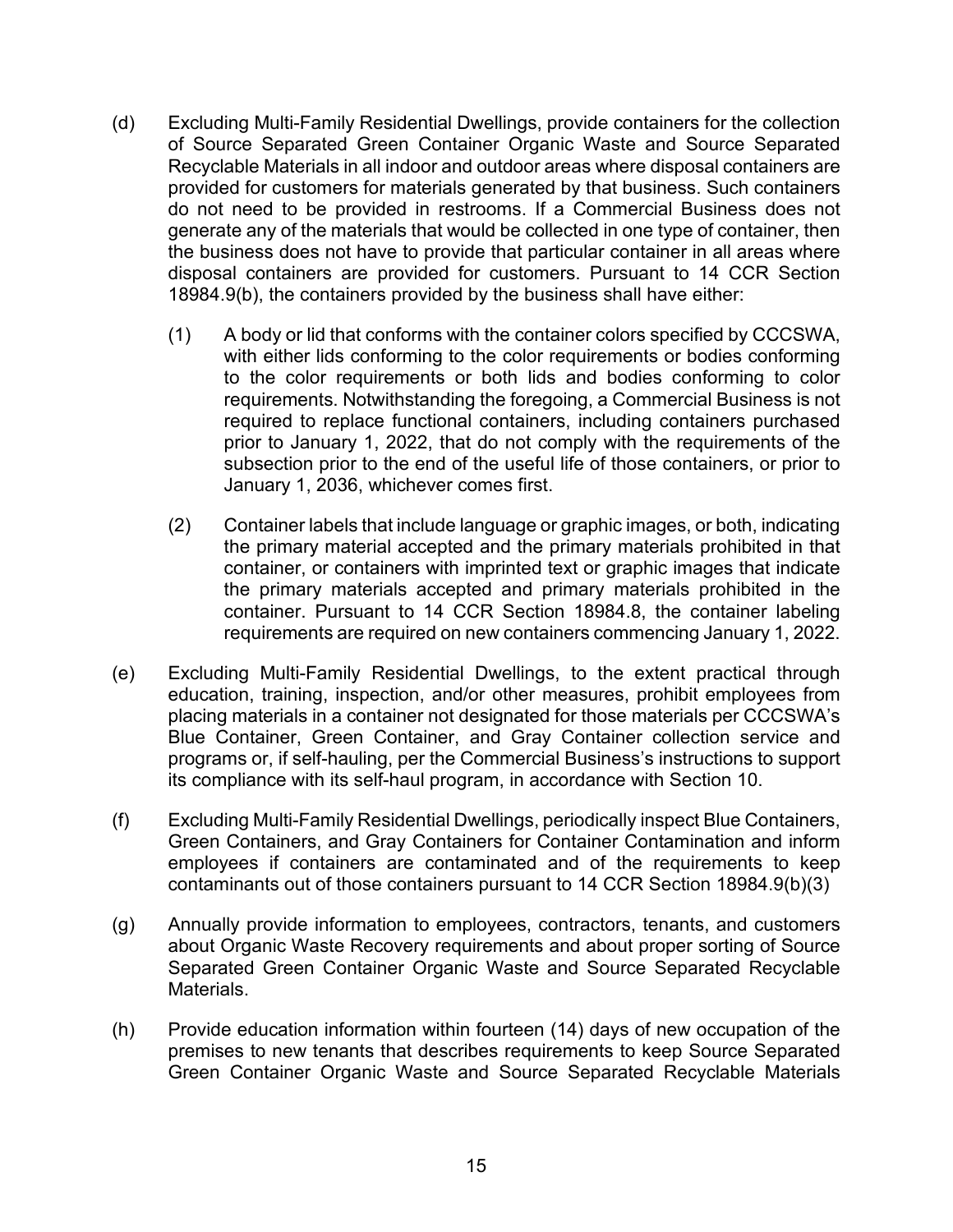separate from each other and Gray Container Waste, and the location of containers and the rules governing their use.

- (i) Provide or arrange access for Inspections conducted in accordance with Section 11 of this ordinance to confirm compliance with the requirements of this ordinance.
- (j) Accommodate and cooperate with a Remote Monitoring program, if any, for Inspection of the adequacy of capacity and the types of materials placed in containers to identify Prohibited Container Contaminants.
- (k) At a Commercial Business's option and subject to any approval required from CCCSWA or its Designees, implement a Remote Monitoring program for selfinspection and self-monitoring of the adequacy of capacity and the types of materials placed in its containers to identify Prohibited Container Contaminants.
- (l) Nothing in this Section prohibits a generator from preventing or reducing waste generation, managing Organic Waste on site, and/or using a Community Composting site pursuant to 14 CCR Section 18984.9(c). Commercial Business Organic Waste Generators shall handle manure in a manner that results in its recycling or reuse rather than landfill disposal.

#### <span id="page-15-0"></span>**SECTION 6. WAIVERS FOR COMMERCIAL BUSINESS GENERATORS**

- (a) De Minimis Waivers. CCCSWA and/or its Member Agencies may waive a Commercial Business's (including a Multi-Family Residential Dwelling's) obligation to comply with some or all of the Organic Waste collection service requirements of this ordinance if the Commercial Business provides documentation demonstrating that the business generates below a certain amount of Organic Waste material as described in Section 6(a)(2) below. A Commercial Business requesting a de minimis waiver shall:
	- (1) Submit an application specifying the service or requirements for which it is requesting a waiver.
	- (2) Provide documentation that either:
		- (A) The Commercial Business's total Solid Waste collection service is two cubic yards or more per week and Organic Waste subject to collection in a Blue Container or Green Container comprises less than twenty (20) gallons per week per applicable container of the business's total waste; or,
		- (B) The Commercial Business's total Solid Waste collection service is less than two cubic yards per week and Organic Waste subject to collection in a Blue Container or Green Container comprises less than ten (10) gallons per week per applicable container of the business's total waste.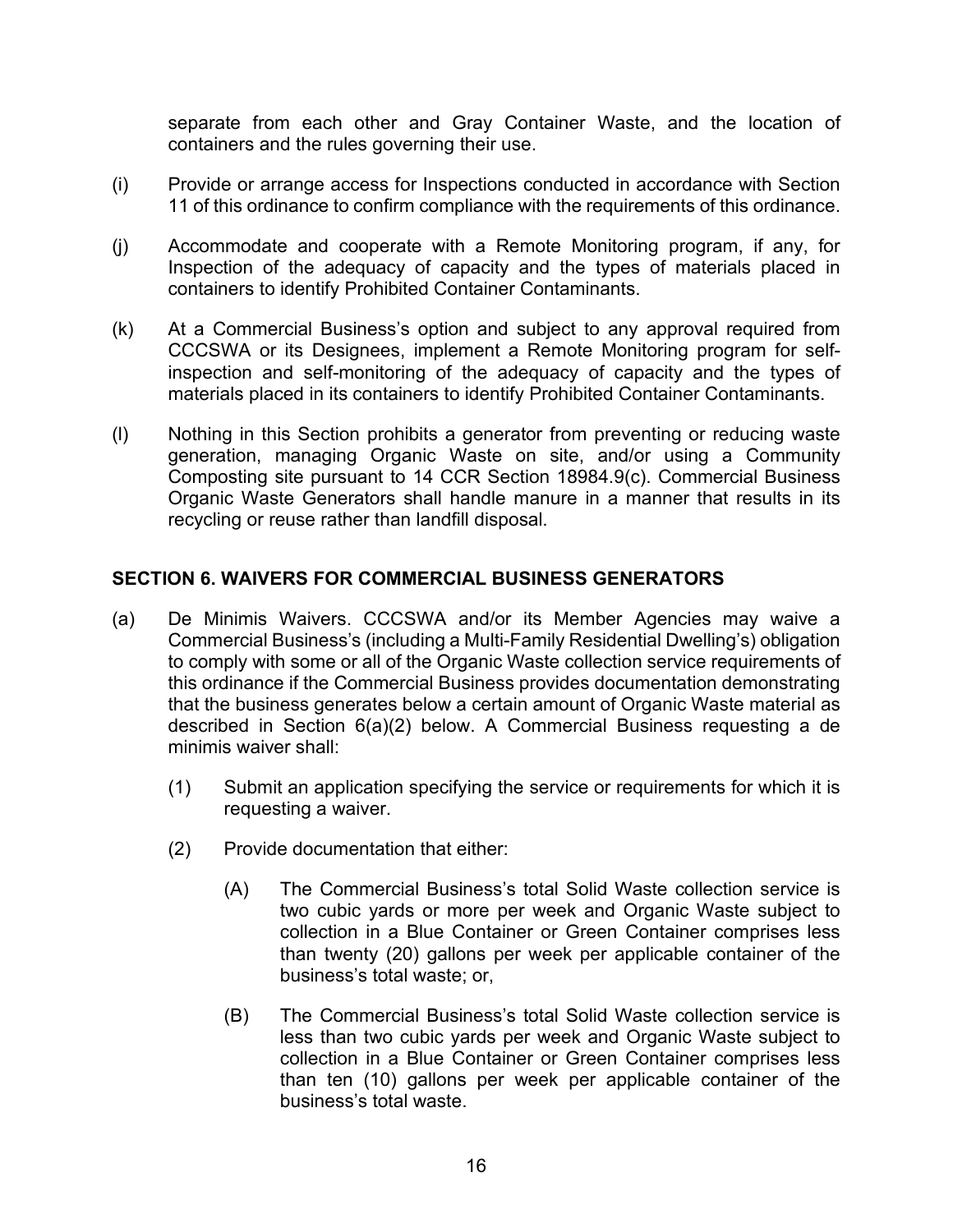- (C) For the purposes of subsections (A) and (B) above, total Solid Waste shall be the sum of weekly container capacity measured in cubic yards for Solid Waste, Recyclable Materials, and Organic Materials collection service.
- (3) Notify CCCSWA (and its Member Agency granting the waiver, as applicable and if requested) if circumstances change such that the Commercial Business's Organic Waste exceeds the threshold required for the waiver specified in this Section, in which case the waiver will be rescinded.
- (4) Provide written verification of eligibility for a de minimis waiver to CCCSWA (and its Member Agency granting the waiver, as applicable and if requested) every five (5) years, if CCCSWA or a Member Agency has approved a de minimis waiver.
- (b) Physical Space Waivers. CCCSWA and/or its Member Agencies may waive a Commercial Business's (including a Multi-Family Residential Dwelling's) obligation to comply with some or all of the Organic Waste collection service requirements of this ordinance if the Commercial Business provides documentation demonstrating that the premises lacks adequate space for the collection containers required for compliance with the Organic Waste collection requirements of Section 5. A Commercial Business requesting a physical space waiver shall:
	- (1) Submit an application specifying the service or requirements for which it is requesting a waiver.
	- (2) Provide documentation that the premises lacks adequate space for Blue Containers and/or Green Containers, which may include documentation from its hauler, licensed architect, or licensed engineer.
	- (3) Notify CCCSWA (and its Member Agency granting the waiver, as applicable and if requested) if the Commercial Business's physical space configurations change, in which case the waiver may be rescinded.
	- (4) Provide written verification of eligibility for a physical space waiver to CCCSWA (and its Member Agency granting the waiver, as applicable and if requested) every five (5) years, if CCCSWA or a Member Agency has approved a physical space waiver.

## <span id="page-16-0"></span>**SECTION 7. REQUIREMENTS FOR COMMERCIAL EDIBLE FOOD GENERATORS**

(a) Tier One Commercial Edible Food Generators must comply with the requirements of this Section 7 commencing January 1, 2022, and Tier Two Commercial Edible Food Generators must comply commencing January 1, 2024, pursuant to 14 CCR Section 18991.3.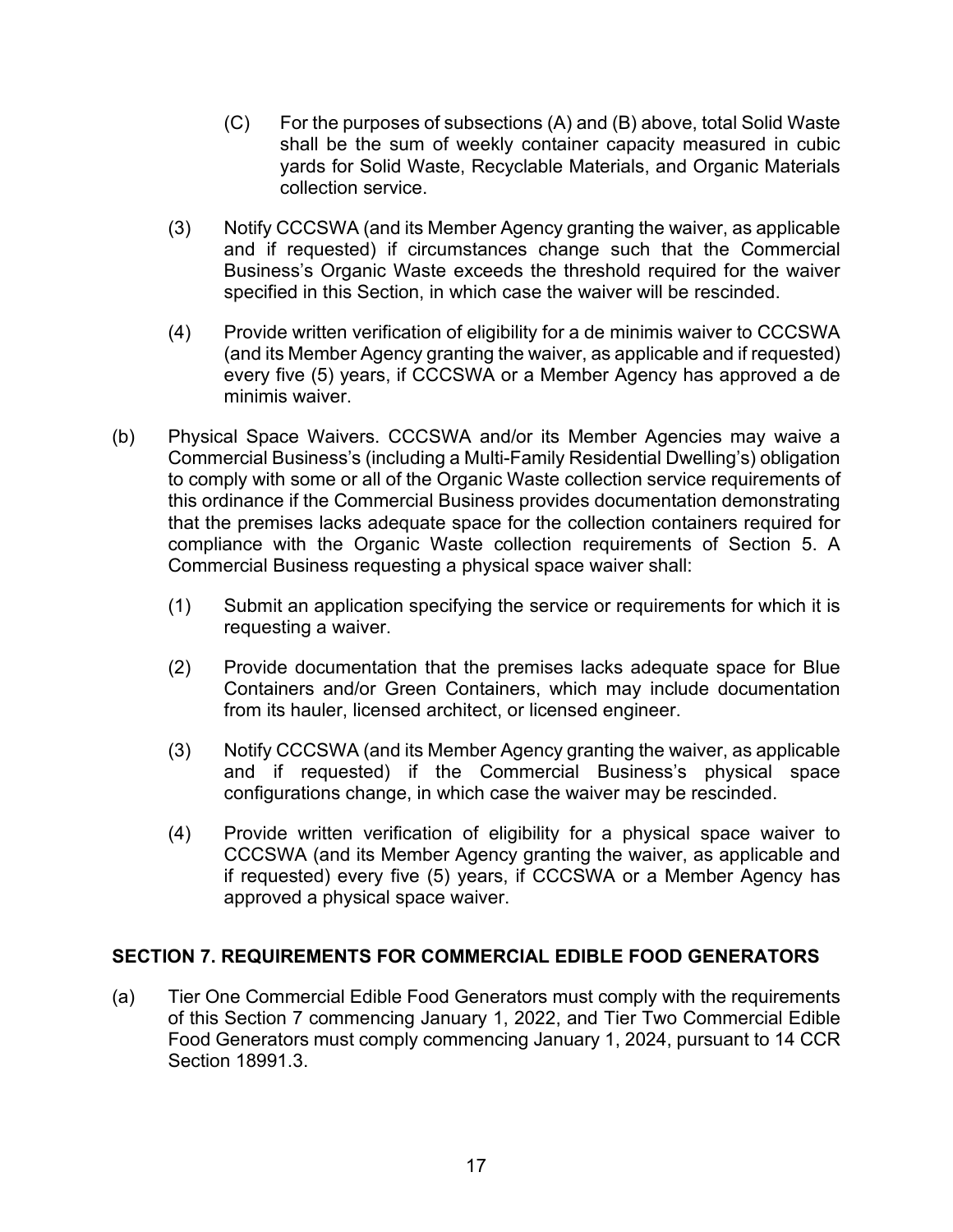- (b) Large Venue or Large Event operators not providing food services, but allowing for food to be provided by others, shall require Food Facilities operating at the Large Venue or Large Event to comply with the requirements of this Section, commencing January 1, 2024.
- (c) Commercial Edible Food Generators shall comply with the following requirements:
	- (1) Arrange to recover for human consumption the maximum amount of Edible Food that would otherwise be disposed; in particular, prioritize donation of Edible Food that would otherwise be disposed over Compost of such items, to the maximum amount possible.
	- (2) Contract with, or enter other written agreement with, Food Recovery Organizations or Food Recovery Services for: (i) the collection of Edible Food for Food Recovery; or, (ii) acceptance of the Edible Food that the Commercial Edible Food Generator self-hauls to the Food Recovery Organization for Food Recovery.
	- (3) Not intentionally spoil Edible Food that is capable of being recovered by a Food Recovery Organization or a Food Recovery Service, including using best efforts to abide by any guidance specified by Food Recovery Organization or Food Recovery Service on how Edible Food should be packaged, labeled, handled, stored, distributed, or transported to the Food Recovery Organization or Food Recovery Service to reduce spoilage and improve Food Recovery.
	- (4) Allow CCCSWA (and its Member Agencies and/or its Designees, as requested) to access the premises and review records pursuant to 14 CCR Section 18991.4.
	- (5) Keep records that include the following information, or as otherwise specified in 14 CCR Section 18991.4:
		- (A) A list of each Food Recovery Service or Food Recovery Organization that collects or receives its Edible Food pursuant to a contract or other written agreement established under 14 CCR Section 18991.3(b).
		- (B) A copy of all contracts or other written agreements established under 14 CCR Section 18991.3(b).
		- (C) A record of the following information for each of those Food Recovery Services or Food Recovery Organizations:
			- (i) The name, address and contact information of the Food Recovery Service or Food Recovery Organization.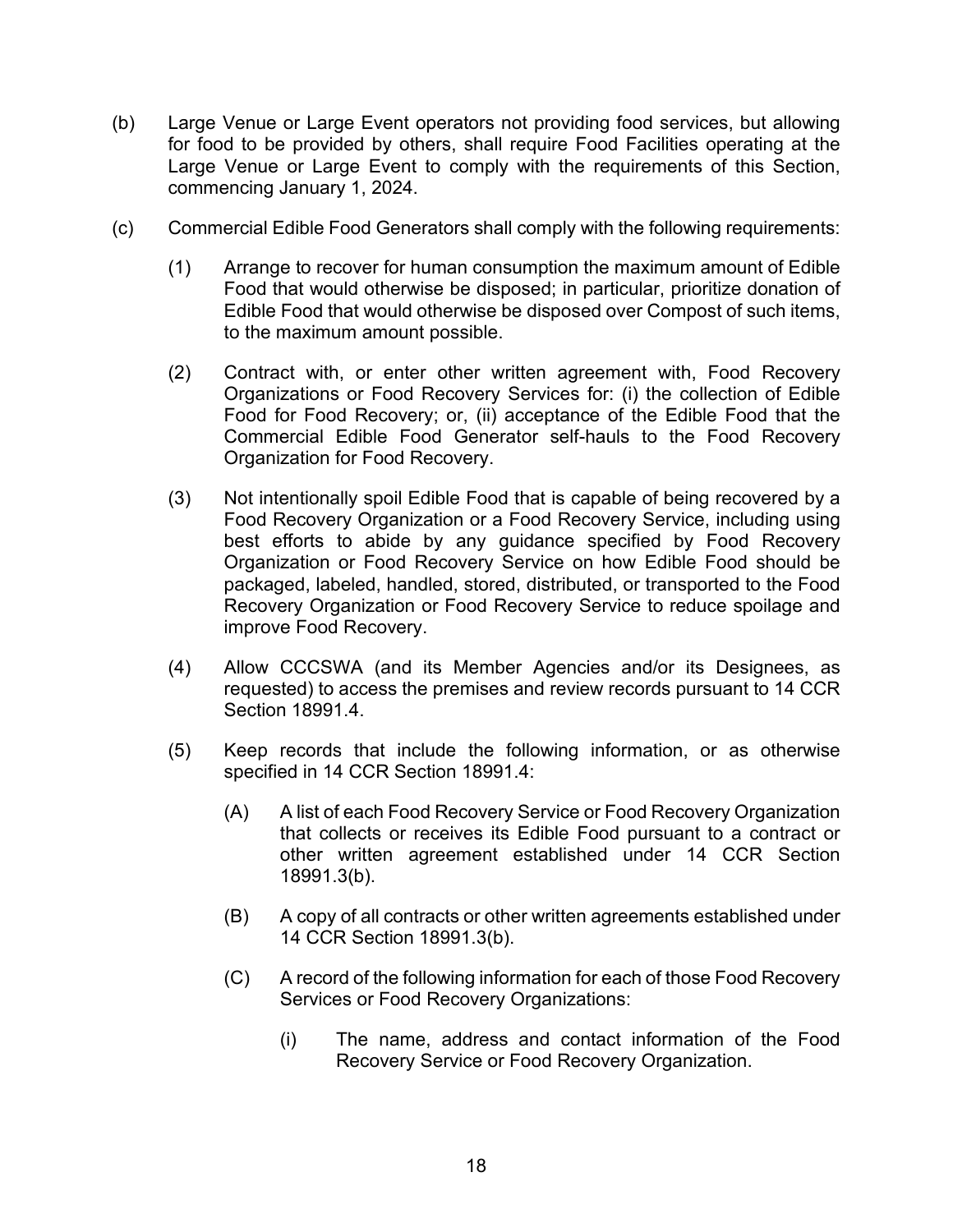- (ii) The types of food that will be collected by or self-hauled to the Food Recovery Service or Food Recovery Organization.
- (iii) The established frequency that food will be collected or selfhauled.
- (iv) The quantity of food, measured in pounds recovered per month, collected or self-hauled to a Food Recovery Service or Food Recovery Organization for Food Recovery.
- (6) Tier One Commercial Edible Food Generators and Tier Two Commercial Edible Food Generators shall provide, upon request, a Food Recovery report to CCCSWA (and its Member Agencies and/or its Designees, as requested) that includes the information specified in Section 7(c)(5). Entities shall respond to such request for information within sixty (60) days.
- (d) Nothing in this ordinance shall be construed to limit or conflict with (1) the protections provided by the California Good Samaritan Food Donation Act of 2017, the Federal Good Samaritan Act, or share table and school food donation guidance pursuant to Senate Bill 557 of 2017 (approved by the Governor of the State of California on September 25, 2017, which added Article 13 (commencing with Section 49580) to Chapter 9 of Part 27 of Division 4 of Title 2 of the Education Code, and to amend Section 114079 of the Health and Safety Code, relating to food safety, as amended, supplemented, superseded and replaced from time to time); or (2) otherwise applicable food safety and handling laws and regulations.

#### <span id="page-18-0"></span>**SECTION 8. REQUIREMENTS FOR FOOD RECOVERY ORGANIZATIONS AND SERVICES**

- (a) Food Recovery Services collecting or receiving Edible Food directly from Commercial Edible Food Generators, via a contract or other written agreement established under 14 CCR Section 18991.3(b), shall maintain the following records, or as otherwise specified by 14 CCR Section 18991.5(a)(1):
	- (1) The name, address, and contact information for each Commercial Edible Food Generator from which the service collects Edible Food.
	- (2) The quantity in pounds of Edible Food collected from each Commercial Edible Food Generator per month.
	- (3) The quantity in pounds of Edible Food transported to each Food Recovery Organization per month.
	- (4) The name, address, and contact information for each Food Recovery Organization that the Food Recovery Service transports Edible Food to for Food Recovery.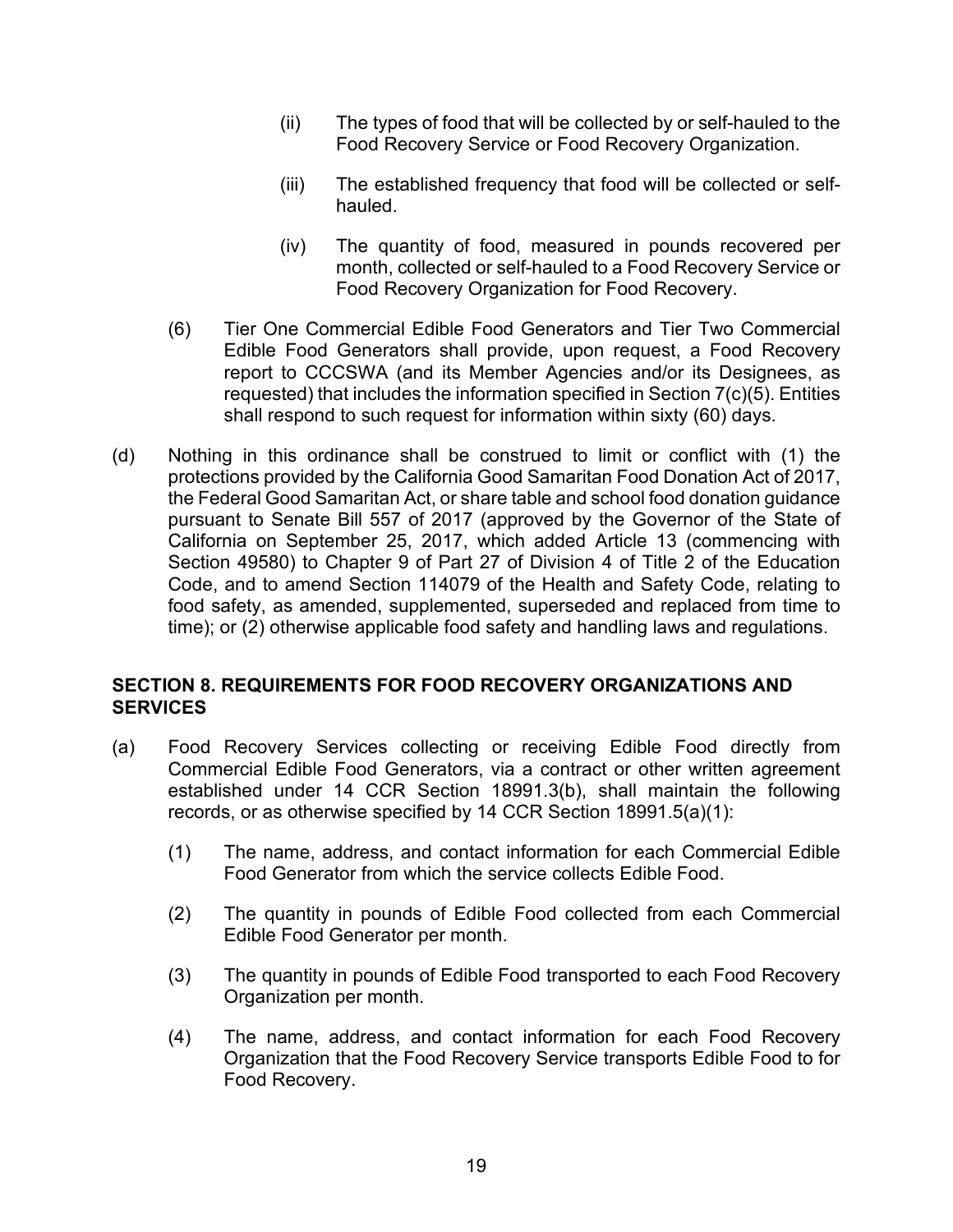- (b) Food Recovery Organizations collecting or receiving Edible Food directly from Commercial Edible Food Generators, via a contract or other written agreement established under 14 CCR Section 18991.3(b), shall maintain the following records, or as otherwise specified by 14 CCR Section 18991.5(a)(2):
	- (1) The name, address, and contact information for each Commercial Edible Food Generator from which the organization receives Edible Food.
	- (2) The quantity in pounds of Edible Food received from each Commercial Edible Food Generator per month.
	- (3) The name, address, and contact information for each Food Recovery Service that the organization receives Edible Food from for Food Recovery.
- (c) Food Recovery Organizations and Food Recovery Services that have their primary address physically located in CCCSWA's jurisdictional boundaries and contract with or have other written agreements with one or more Commercial Edible Food Generators pursuant to 14 CCR Section 18991.3(b) shall report to CCCSWA (and its Member Agencies and/or its Designees, as requested) no later than each January 31 the total pounds of Edible Food recovered in the previous calendar year from the Tier One and Tier Two Commercial Edible Food Generators they have established a contract or other written agreement with pursuant to 14 CCR Section 18991.3(b).
- (d) Food Recovery Capacity Planning. In order to support Edible Food Recovery capacity planning assessments and similar studies, Food Recovery Services and Food Recovery Organizations operating in CCCSWA's jurisdictional boundaries shall provide, upon request, information and consultation to CCCSWA (and its Member Agencies and/or its Designees, as requested) regarding existing, or proposed new or expanded, Food Recovery capacity that could be accessed by CCCSWA, its Member Agencies, and/or its Commercial Edible Food Generators. Entities shall respond to such request for information within sixty (60) days.

## <span id="page-19-0"></span>**SECTION 9. REQUIREMENTS FOR HAULERS AND FACILITY OPERATORS**

- (a) Requirements for Haulers
	- (1) Exclusive franchised haulers providing residential, Commercial, or industrial Organic Waste collection service to generators within CCCSWA's jurisdictional boundaries shall meet the following requirements and standards:
		- (A) Through written notice to CCCSWA (and its Member Agencies and/or its Designees, as requested), identify the facilities to which the hauler will transport Organic Waste including facilities for Source Separated Recyclable Materials and Source Separated Green Container Organic Waste, unless such facilities are specified in the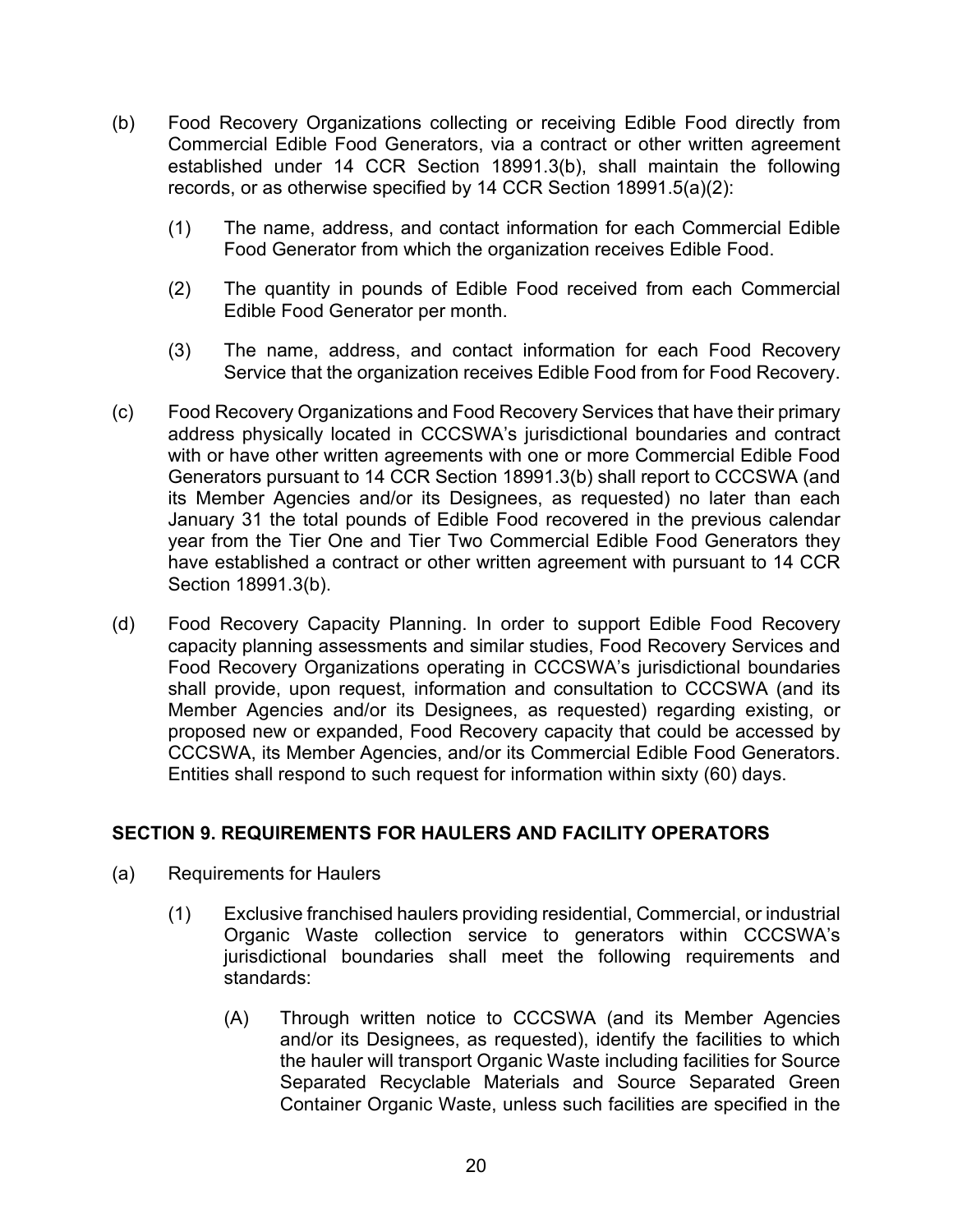hauler's franchise agreement, contract, permit, or license with CCCSWA.

- (B) Transport Source Separated Recyclable Materials to a facility that recycles those materials and transport Source Separated Green Container Organic Waste to a facility, operation, activity, or property that recovers Organic Waste as defined in 14 CCR, Division 7, Chapter 12, Article 2.
- (2) Self-Haulers shall comply with the requirements of Section 10.
- (3) Nothing in this Section is applicable to haulers transporting Source Separated Organic Waste to a Community Composting site in a manner otherwise consistent with law, or lawfully transporting C&D in a manner that complies with 14 CCR Section 18989.1, and CCCSWA's and its Member Agencies' ordinances.
- (b) Requirements for facility operators and Community Composting operations
	- (1) Owners of facilities, operations, and activities that recover Organic Waste, including, but not limited to, Compost facilities, in-vessel digestion facilities, and publicly-owned treatment works shall provide, upon request, information to CCCSWA (and its Member Agencies and/or its Designees, as requested), regarding available and potential new or expanded capacity at their facilities, operations, and activities, including information about throughput and permitted capacity necessary for planning purposes. Entities shall respond to such request for information within sixty (60) days.
	- (2) Community Composting operators shall provide, upon request, information to CCCSWA (and its Member Agencies and/or its Designees, as requested), to support Organic Waste capacity planning, including, but not limited to, an estimate of the amount of Organic Waste anticipated to be handled at the Community Composting operation. Entities shall respond to such request for information within sixty (60) days.

## <span id="page-20-0"></span>**SECTION 10. REQUIREMENTS FOR SELF-HAULERS**

- (a) Self-Haulers shall source separate all recyclable materials and Organic Waste generated on-site from Solid Waste in a manner consistent with 14 CCR Sections 18984.1 and 18984.2, or shall haul Organic Waste to a High Diversion Organic Waste Processing Facility as specified in 14 CCR Section 18984.3.
- (b) Self-Haulers shall haul their Source Separated Recyclable Materials to a facility that recovers those materials; and haul their Source Separated Green Container Organic Waste to a Solid Waste facility, operation, activity, or property that processes or recovers Source Separated Organic Waste. Alternatively, Self-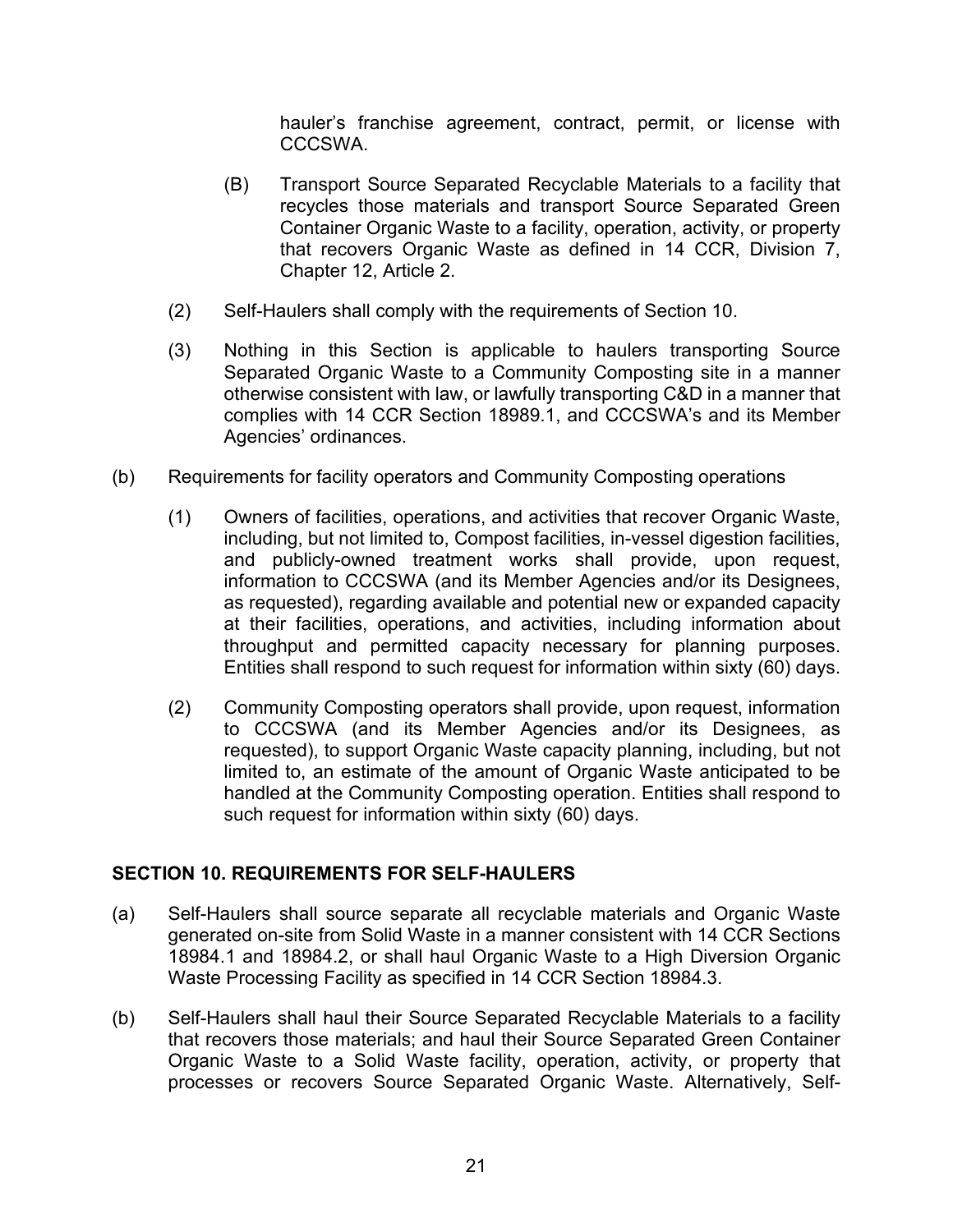Haulers may haul Organic Waste to a High Diversion Organic Waste Processing Facility.

- (c) Self-Haulers that are Commercial Businesses (including Multi-Family Residential Dwellings) shall keep a record of the amount of Organic Waste delivered to each Solid Waste facility, operation, activity, or property that processes or recovers Organic Waste; this record shall be subject to Inspection by CCCSWA, its Member Agencies, and/or its Designees. The records shall include the following information:
	- (1) Delivery receipts and weight tickets from the entity accepting the material.
	- (2) The amount of material in cubic yards or tons transported by the generator to each entity.
	- (3) If the material is transported to an entity that does not have scales on-site, or employs scales incapable of weighing the Self-Hauler's vehicle in a manner that allows it to determine the weight of materials received, the Self-Hauler is not required to record the weight of material but shall keep a record of the entities that received the Organic Waste.
- (d) Self-Haulers that are Commercial Businesses (including Multi-Family Self-Haulers) shall provide, upon request, information collected in Section 10(c) to CCCSWA (and its Member Agencies and/or its Designees, as requested). Entities shall respond to such request for information within sixty (60) days.
- (e) A Single-Family Organic Waste Generator that self-hauls Organic Waste is not required to record or report information in Section 10(c) and (d).

## <span id="page-21-0"></span>**SECTION 11. INSPECTIONS AND INVESTIGATIONS**

(a) CCCSWA, its Member Agencies, Enforcement Officers, and/or its Designees are authorized to conduct Inspections and investigations, at random or otherwise, of any collection container, collection vehicle loads, or transfer, processing, or disposal facility for materials collected from generators, or Source Separated materials, to confirm compliance with this ordinance by Organic Waste Generators,<br>Commercial Businesses (including Multi-Family Residential Dwellings), Commercial Businesses (including Multi-Family Residential Dwellings), Commercial Edible Food Generators, haulers, Self-Haulers, Food Recovery Services, and Food Recovery Organizations, subject to applicable laws. This Section does not allow entry in the interior of a residential property for Inspection. For the purposes of inspecting Commercial Business containers for compliance with Section 5(b) of this ordinance, CCCSWA, its Member Agencies, Enforcement Officers, and/or its Designees may conduct container Inspections for Prohibited Container Contaminants using Remote Monitoring, if such a program is adopted, and Commercial Businesses shall accommodate and cooperate with such Remote Monitoring pursuant to Section 5(j) of this ordinance.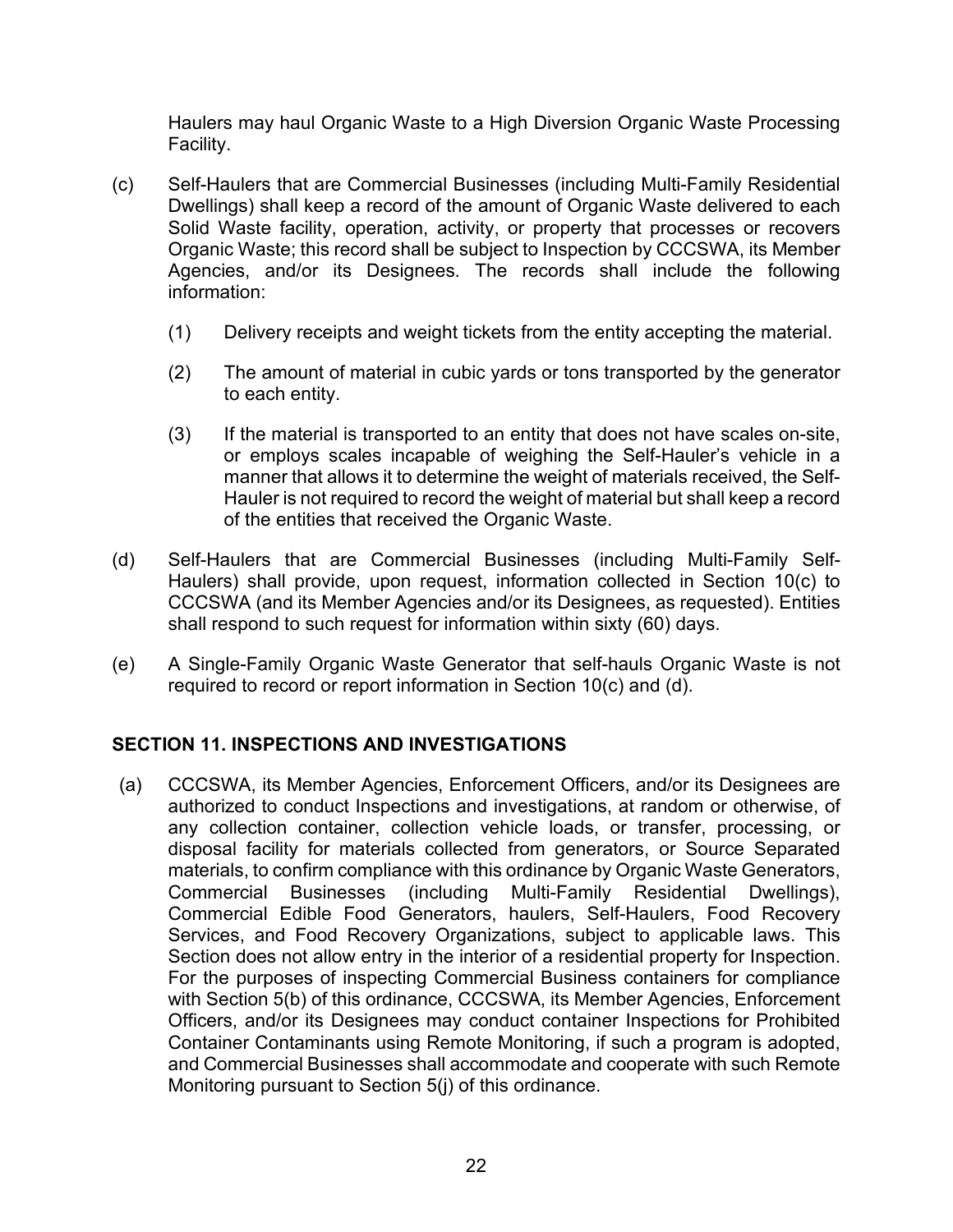- (b) Regulated entity shall provide or arrange for access during all Inspections (with the exception of the interior of a residential property) and shall cooperate with CCCSWA (and its Member Agencies, Enforcement Officers, and/or its Designees, as requested) during such Inspections and investigations. Such Inspections and investigations may include confirmation of proper placement of materials in containers, inspection of Edible Food Recovery activities, review of required records, or other verification or Inspection to confirm compliance with any other requirement of this ordinance. Failure of the regulated entity to provide or arrange for: (i) access to the premises; (ii) installation and operation of Remote Monitoring equipment, if a Remote Monitoring program is adopted; or (iii) access to records for any Inspection or investigation is a violation of this ordinance and may result in penalties described in Section 12.
- (c) Any records obtained by CCCSWA, its Member Agencies, Enforcement Officers, and/or its Designees during Inspections, Remote Monitoring, if such a program is adopted, and other reviews shall be subject to the requirements and applicable disclosure exemptions of the Public Records Act as set forth in Government Code Section 6250, et seq.
- (d) CCCSWA, its Member Agencies, Enforcement Officers, and its Designees are authorized to conduct any Inspections, Remote Monitoring, if such a program is adopted, or other investigations as reasonably necessary to further the goals of this ordinance, subject to applicable laws.
- (e) CCCSWA shall accept written complaints from persons regarding an entity that may be potentially non-compliant with this ordinance, including receipt of anonymous complaints.

#### <span id="page-22-0"></span>**SECTION 12. ENFORCEMENT**

- (a) Beginning January 1, 2024, violation of any provision of this ordinance shall constitute grounds for issuance of a Notice of Violation and assessment of a fine by an Enforcement Officer. Enforcement Actions under this ordinance are issuance of an administrative citation and assessment of a fine. CCCSWA's procedures on imposition of administrative citations and fines as contained in CCCSWA Ordinance 16-1 (Administrative Citations and Other Remedies) (as amended, supplemented, superseded, and replaced from time to time) are hereby incorporated in their entirety and shall govern the imposition, enforcement, collection, and review of administrative citations and fines issued to enforce this ordinance and any rule or regulation adopted pursuant to this ordinance, except as otherwise indicated in this ordinance.
- (b) Other remedies allowed by law may be used, including civil action or prosecution as misdemeanor or infraction. CCCSWA and/or its Member Agencies may pursue civil actions in the California courts to seek recovery of unpaid administrative citations and fines. The enforcing entity may choose to delay court action until such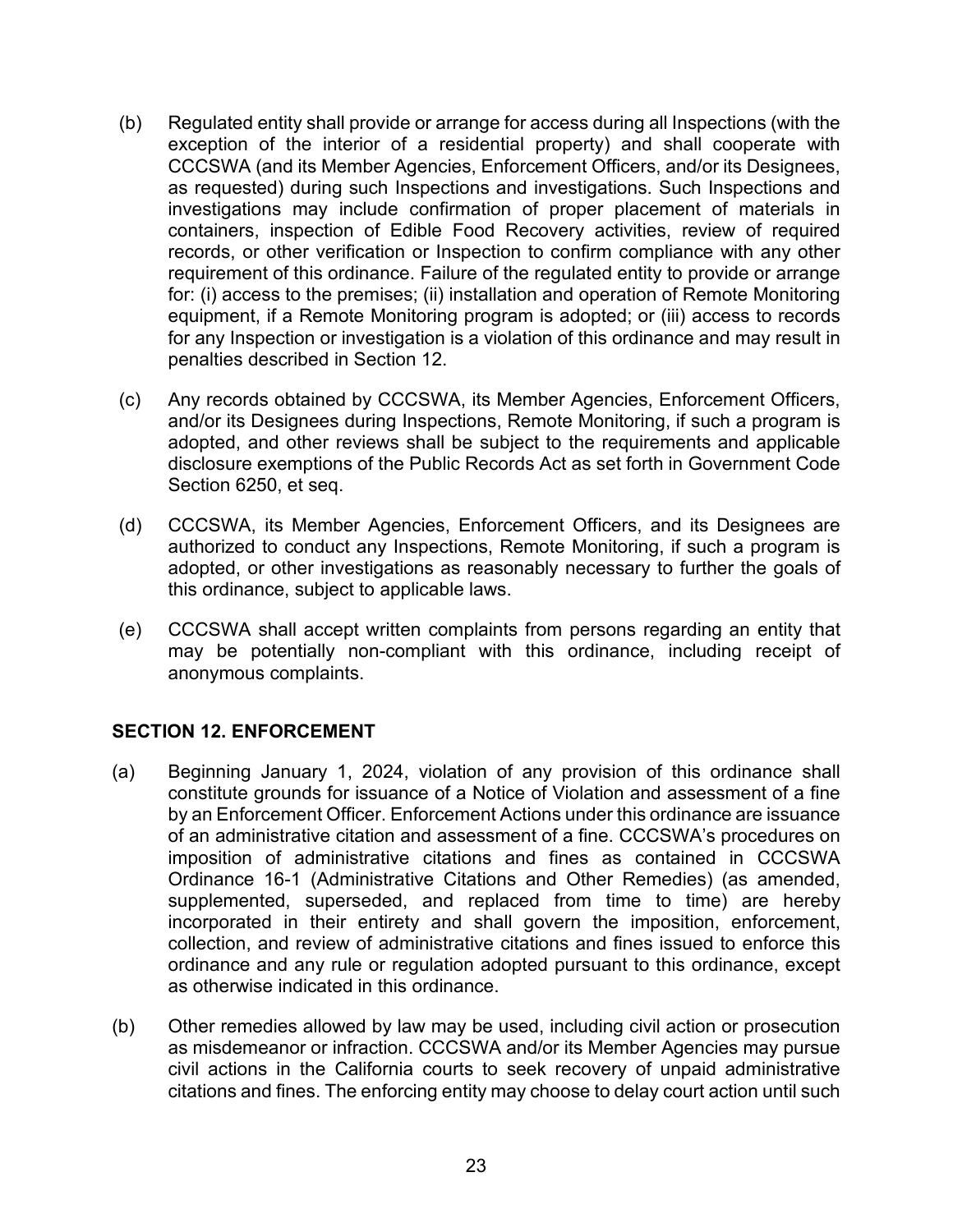time as a sufficiently large number of violations, or cumulative size of violations, exist such that court action is a reasonable use of staff and resources.

- (c) Enforcement pursuant to this ordinance may be undertaken by the Enforcement Officer.
- (d) Process for Enforcement
	- (1) Enforcement Officer and/or CCCSWA's Designees will monitor compliance with this ordinance randomly and through Compliance Reviews, Route Reviews, investigation of complaints, and an Inspection program (that may include Remote Monitoring, if such a program is adopted).
	- (2) CCCSWA (and its Member Agencies, Enforcement Officer, and/or its Designees) may issue an official notification to notify regulated entities of their obligations under the SB 1383 Regulations and this ordinance.
	- (3) CCCSWA and/or its Member Agencies may issue a Notice of Violation requiring compliance within sixty (60) days of issuance of the notice.
	- (4) Absent compliance by the respondent within the deadline set forth in the Notice of Violation, CCCSWA and/or its Member Agencies may commence an action to impose penalties, via an administrative citation and fine, pursuant to the CCCSWA Ordinance 16-1.
- (e) Penalty Amounts for Types of Violations

The penalty levels are as follows:

- (1) For a first violation, the amount of the penalty shall be one hundred dollars (\$100) per violation.
- (2) For a second violation, the amount of the penalty shall be two hundred dollars (\$200) per violation.
- (3) For a third or subsequent violation, the amount of the penalty shall be five hundred dollars (\$500) per violation.
- (f) Compliance Deadline Extension Considerations

CCCSWA and/or its Member Agencies may extend the compliance deadlines set forth in a Notice of Violation issued in accordance with this Section 12 if it finds that there are extenuating circumstances beyond the control of the respondent that make compliance within the deadlines impracticable, including the following:

(1) Acts of nature such as earthquakes, wildfires, flooding, and other emergencies or natural disasters;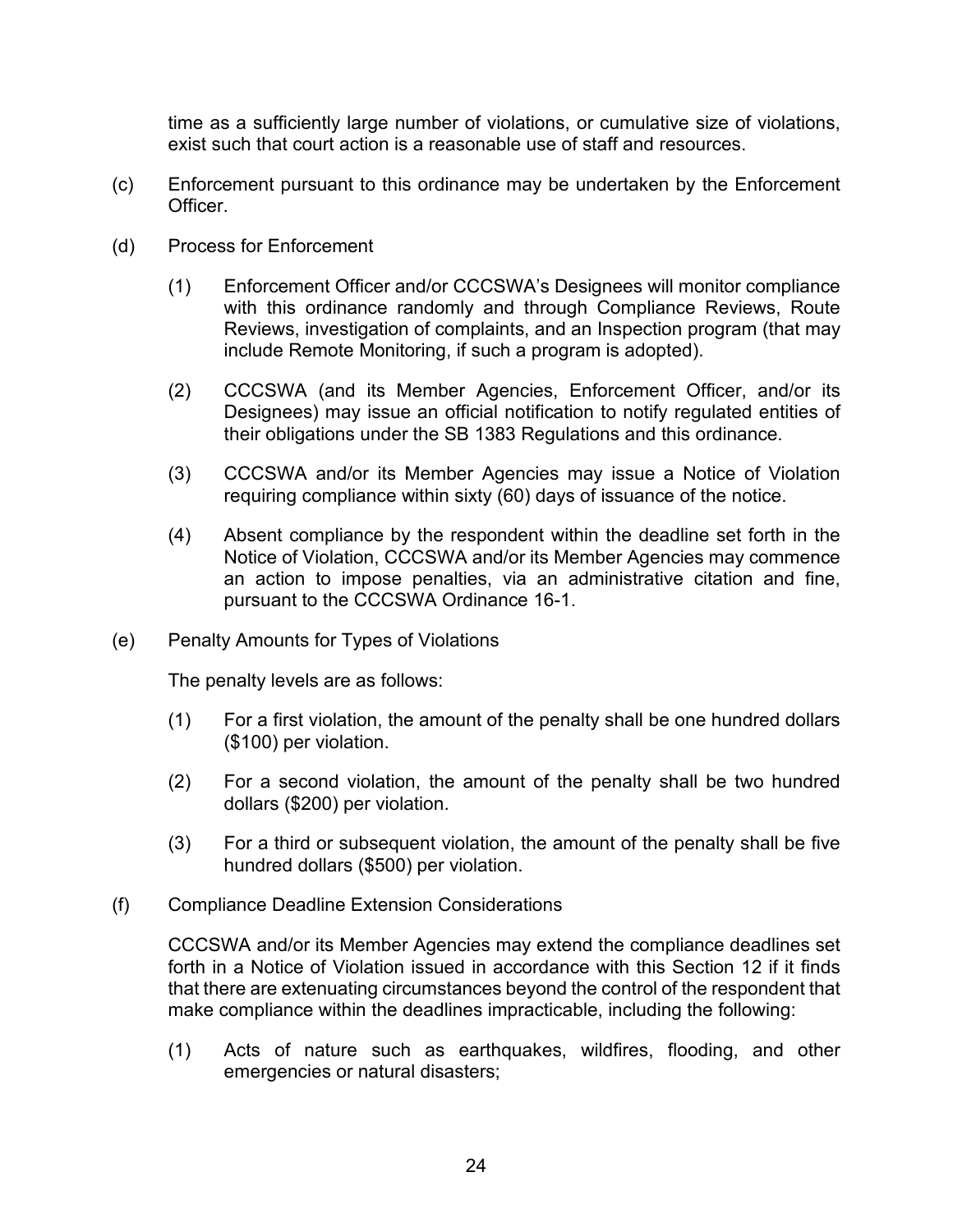- (2) Delays in obtaining discretionary permits or other government agency approvals; or,
- (3) Deficiencies in Organic Waste recycling infrastructure or Edible Food Recovery capacity and the relevant jurisdiction is under a corrective action plan with CalRecycle pursuant to 14 CCR Section 18996.2 due to those deficiencies.
- (g) Appeals Process

Persons receiving an administrative citation containing a penalty for an uncorrected violation may request a hearing to appeal the citation. A hearing will be held only if it is requested within the time prescribed and consistent with CCCSWA Ordinance 16-1. Evidence may be presented at the hearing. CCCSWA will appoint a hearing officer who shall conduct the hearing and issue a final written order.

(h) Education Period for Non-Compliance

Beginning January 1, 2022 and through December 31, 2023, CCCSWA, Enforcement Officers, and/or its Designees will conduct Inspections, Remote Monitoring (if such a program is adopted), Route Reviews, and Compliance Reviews, depending upon the type of regulated entity, to determine compliance, and if CCCSWA determines that Organic Waste Generator, Self-Hauler, hauler, Tier One Commercial Edible Food Generator, Food Recovery Organization, Food Recovery Service, or other entity is not in compliance, it shall provide educational materials to the entity describing its obligations under this ordinance and a notice that compliance is required by January 1, 2022, and that violations may be subject to administrative citations, fines, penalties, or other remedies starting on January 1, 2024.

(i) Civil Penalties for Non-Compliance

Beginning January 1, 2024, if CCCSWA and/or its Member Agencies determine that an Organic Waste Generator, Self-Hauler, hauler, Tier One or Tier Two Commercial Edible Food Generator, Food Recovery Organization, Food Recovery Service, or other entity is not in compliance with this ordinance, it shall document the noncompliance or violation, issue a Notice of Violation, and take Enforcement Action pursuant to this Section, as needed.

#### <span id="page-24-0"></span>**SECTION 13. SEVERABILITY**

If any provision of this ordinance or the application thereof is for any reason held to be invalid or unconstitutional by a decision of any court of competent jurisdiction, such invalidity shall not affect the remaining provisions or application of the remaining provisions of this ordinance, which can be given effect without the invalid provisions or application.